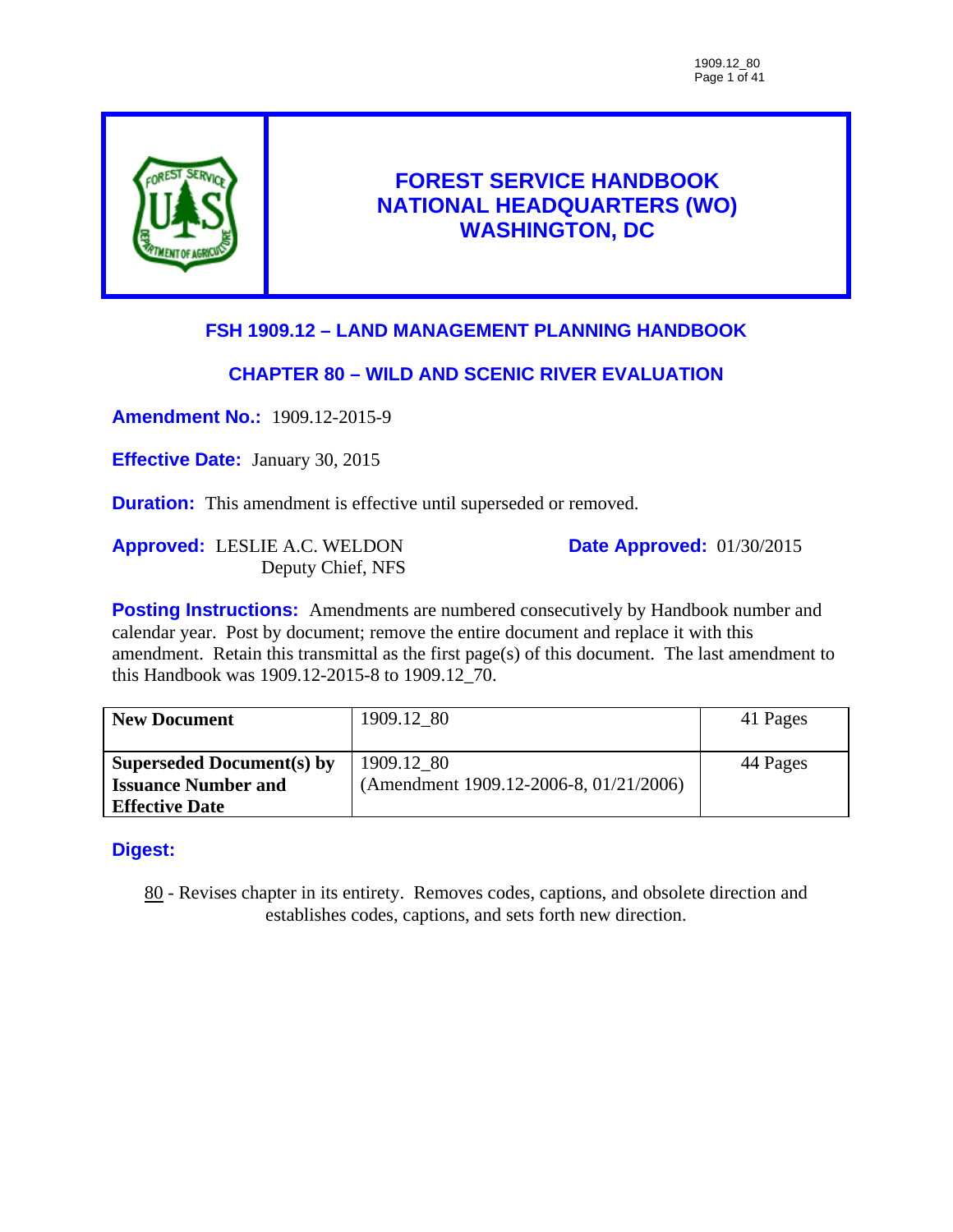### **FSH 1909.12 – LAND MANAGEMENT PLANNING HANDBOOK CHAPTER 80 – WILD AND SCENIC RIVERS**

# **Table of Contents**

| 81 - GENERAL GUIDANCE PERTAINING TO ALL STUDY RIVERS  6                                      |  |
|----------------------------------------------------------------------------------------------|--|
| 81.1 – Public Participation in the Study Process and Land Management Planning  6             |  |
|                                                                                              |  |
|                                                                                              |  |
|                                                                                              |  |
|                                                                                              |  |
|                                                                                              |  |
|                                                                                              |  |
|                                                                                              |  |
|                                                                                              |  |
|                                                                                              |  |
|                                                                                              |  |
|                                                                                              |  |
|                                                                                              |  |
|                                                                                              |  |
| 82.73a - Criteria for Establishing Outstandingly Remarkable Values  12                       |  |
|                                                                                              |  |
|                                                                                              |  |
|                                                                                              |  |
|                                                                                              |  |
| 82.93 – Documentation of a Wild and Scenic River Study for Eligibility  18                   |  |
|                                                                                              |  |
| 83.1 - Conducting a Suitability Study of Legislatively Mandated or Forest Service-identified |  |
|                                                                                              |  |
|                                                                                              |  |
|                                                                                              |  |
|                                                                                              |  |
|                                                                                              |  |
|                                                                                              |  |
| 83.31 – Documentation of River Suitability with Development or Revision of a Land            |  |
|                                                                                              |  |
| 83.32 – Documentation of River Suitability as Separate Study outside of Plan Development     |  |
|                                                                                              |  |
|                                                                                              |  |
|                                                                                              |  |
|                                                                                              |  |
|                                                                                              |  |
|                                                                                              |  |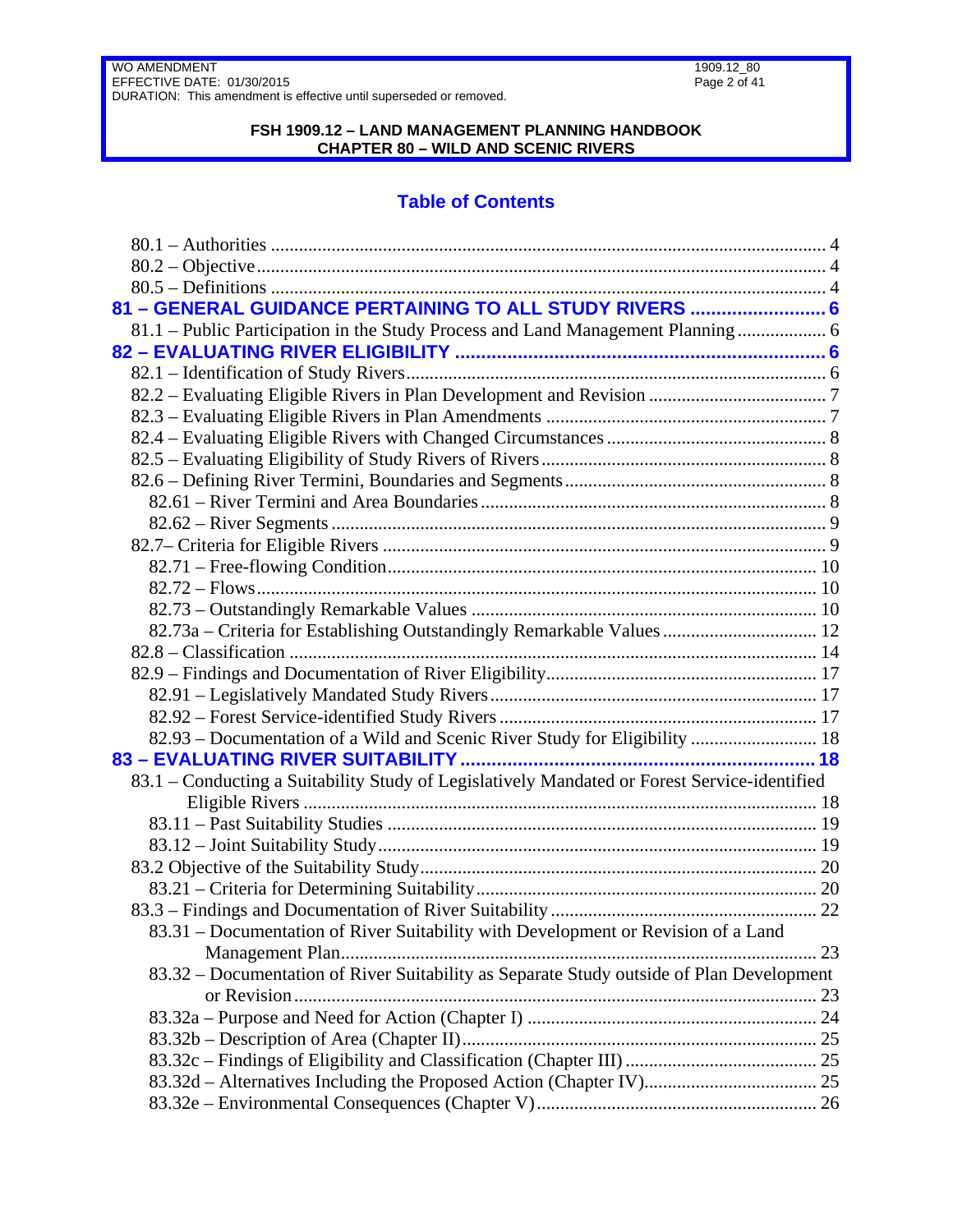#### **FSH 1909.12 – LAND MANAGEMENT PLANNING HANDBOOK CHAPTER 80 – WILD AND SCENIC RIVERS**

| 84 - INTERIM MANAGEMENT OF ELIGIBLE OR SUITABLE RIVERS 27                              |  |
|----------------------------------------------------------------------------------------|--|
|                                                                                        |  |
| 84.2 - Management Direction for Forest Service-identified Study Rivers  27             |  |
|                                                                                        |  |
| 84.4 – Interim Protection Measures in Land Management Plan Development or Revision  33 |  |
|                                                                                        |  |
|                                                                                        |  |
| 85.11 – Study Report and Applicable Environmental Analysis Document 34                 |  |
|                                                                                        |  |
|                                                                                        |  |
|                                                                                        |  |
|                                                                                        |  |
| 85.21 – Review of Public Comment and Deciding Whether to Recommend  39                 |  |
|                                                                                        |  |
| 85.21b – Recommendations Resulting From Separate Suitability Study  40                 |  |
|                                                                                        |  |
|                                                                                        |  |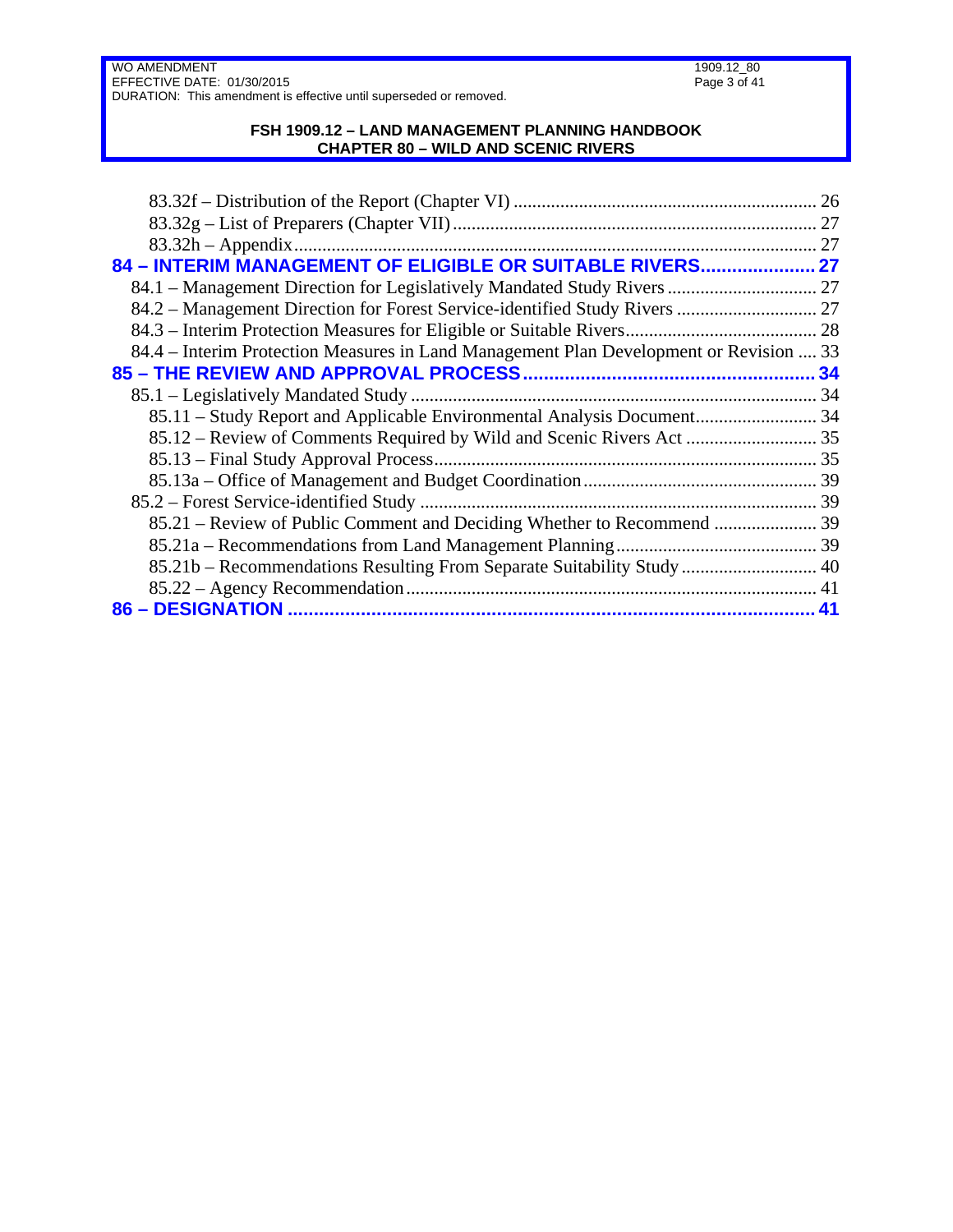This chapter describes the process for identifying and evaluating potential additions to the National Wild and Scenic Rivers System (National System) on National Forest System (NFS) lands pursuant to the Wild and Scenic Rivers Act.

### <span id="page-3-0"></span>**80.1 – Authorities**

Wild and Scenic Rivers Act of October 2, 1968, as amended (16 U.S.C. secs.1271-1287) (the Act). This Act describes the National Wild and Scenic Rivers System (National System, or System), sets out the process for evaluating specific rivers Congress identifies as potential additions to the System as legislatively mandated study rivers (sec. 5(a) of the Act), and directs Federal agencies to identify and evaluate additional potential rivers for inclusion in the System during Agency planning (sec. 5(d)(1) of the Act).

### <span id="page-3-1"></span>**80.2 – Objective**

The objective of chapter 80 is to provide guidance on the determination of eligibility, suitability, and recommendation for designation of wild and scenic rivers for legislatively mandated or Forest Service-identified study rivers. The chapter also describes interim protection measures applied to eligible and suitable rivers and the process to submit a recommendation for designation of a wild and scenic river.

### <span id="page-3-2"></span>**80.5 – Definitions**

Classification. Identification of the class (wild, scenic, or recreational) that appropriately describes an eligible river or river segment, based on the criteria established in section 2(b) of the Wild and Scenic Rivers Act.

Determination. A finding in a study report that a river segment does, or does not, meet the criteria found in this chapter to be eligible; or a finding that an eligible river is or is not suitable for inclusion in the National System.

Eligible River. A river segment that has been evaluated, and found to be free-flowing and, in combination with its adjacent land area, possesses one or more outstandingly remarkable values.

Forest Service-identified Study Rivers. Rivers that the Forest Service has identified for study to determine potential inclusion in the National System, as directed under section  $5(d)(1)$  of the Wild and Scenic Rivers Act. These include the inventory of rivers being studied for eligibility, eligible rivers being studied for suitability, and rivers that have been determined to be suitable but are not yet designated.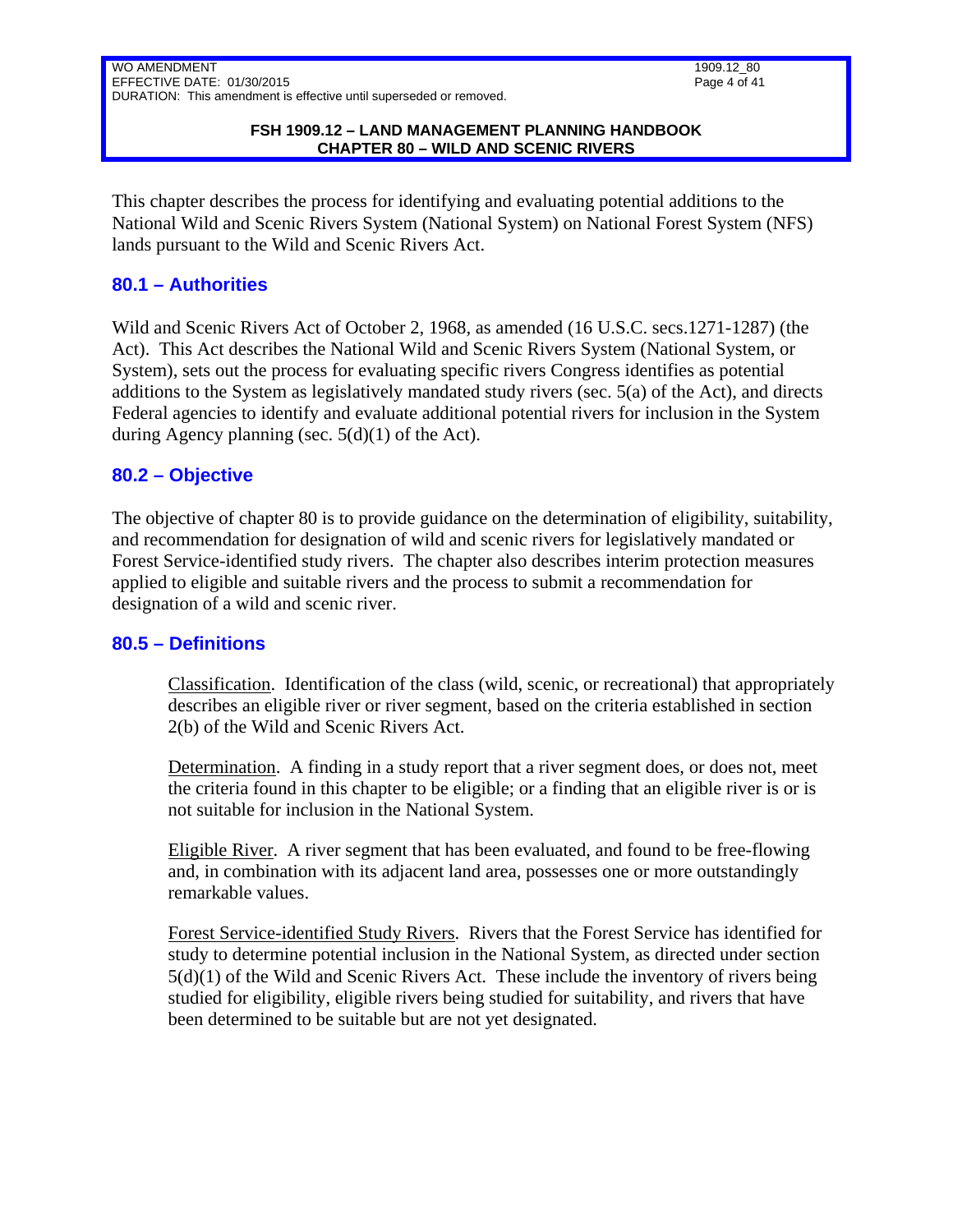Legislatively Mandated Study Rivers. Rivers that Congress has identified under section 5(a) of the Wild and Scenic Rivers Act for study to determine their suitability for inclusion in the National System. Legislatively mandated study rivers are considered eligible rivers unless a study determines the river to be ineligible (sec. 83.1). A river determined to be not suitable is no longer considered to be eligible.

Outstandingly Remarkable Value. A scenic, recreational, geologic, fish and wildlife, historic, cultural, or other similar river-related value that is unique, rare, or exemplary feature and is significant when compared with similar values from other rivers at a regional or national scale.

Region of Comparison. The geographic area of consideration for each outstandingly remarkable value that will serve as the basis for meaningful comparative analysis.

River. A flowing body of water or estuary, or a section, portion, or tributary thereof, including rivers, streams, creeks, runs, kills, rills, and small lakes.

River Corridor. The geographic area generally encompassed within one-quarter mile on either side of a river studied for eligibility or suitability that contains the river and its outstandingly remarkable values.

River Segment. A distinct section of a river; in the context of wild and scenic river planning, refers to a distinct portion of a river that has a beginning, an endpoint, and specific classification. A river may be one segment with a classification or have multiple segments, each with a different classification.

Study Process. The generic term applied to both the process of inventorying rivers to determine if they are eligible for inclusion in the National System or evaluating eligible rivers to determine if they are suitable for inclusion in the National System.

Study Report. The documentation for the inventory and evaluation of wild and scenic river eligibility or suitability.

Study River. See "Forest Service-identified Study River" or "Legislatively-mandated Study River."

Suitable River. A river segment that a Federal agency has studied and determined to be suitable for inclusion in the National System, but has not been statutorily designated. A river found suitable for inclusion in the National System is a river that the Forest Service will recommend or has recommended for inclusion in the System.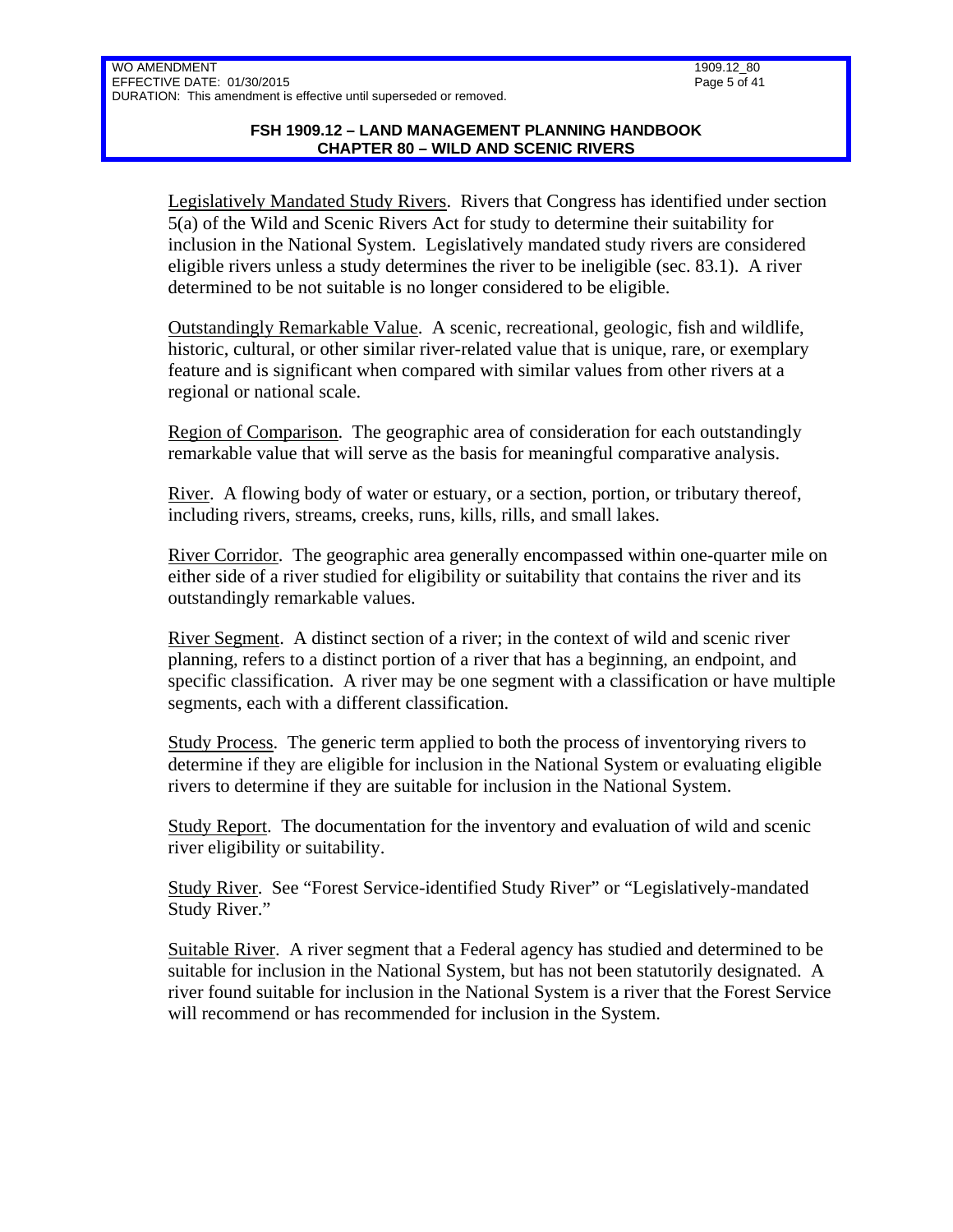#### **FSH 1909.12 – LAND MANAGEMENT PLANNING HANDBOOK CHAPTER 80 – WILD AND SCENIC RIVERS**

# <span id="page-5-0"></span>**81 – GENERAL GUIDANCE PERTAINING TO ALL STUDY RIVERS**

The evaluation of potential wild and scenic rivers follows a three-step process:

- 1. Determining eligibility.
- 2. Assigning potential classification (wild, scenic, or recreational).
- 3. Determining suitability.

Eligibility studies are completed with a finding that each river is eligible or not, and with each eligible river segment assigned a classification. A suitability study may begin following a determination of eligibility and classification, or may be deferred to a later time (sec. 83). Additional guidance on the wild and scenic study process is contained in a technical report of the Interagency Wild and Scenic River Coordinating Council (IWSRCC) at *http://www.rivers.gov*, entitled "The Wild and Scenic River Study Process," December 1999.

## <span id="page-5-1"></span>**81.1 – Public Participation in the Study Process and Land Management Planning**

When evaluating rivers and river segments for either eligibility or suitability, the Responsible Official:

1. Shall provide opportunities for public participation and collaboration, intergovernmental coordination with State and local governments, and Tribal consultation, which is required as part of the broader planning process (36 CFR 219.4 and FSH 1909.12, ch. 40).

2. Shall engage the public and other governments early and throughout the process identified in this chapter to provide feedback and input on the inventory, evaluation, and analysis of rivers considered for eligibility and suitability.

3. May provide additional participation opportunities specifically on this topic as necessary.

### <span id="page-5-3"></span><span id="page-5-2"></span>**82 – EVALUATING RIVER ELIGIBILITY**

### **82.1 – Identification of Study Rivers**

Rivers are identified for Forest Service study for potential inclusion in the National System by one of two means:

1. Identification by Congress under section 5(a) of the Wild and Scenic Rivers Act directing a Federal agency to study a river ("legislatively mandated study rivers").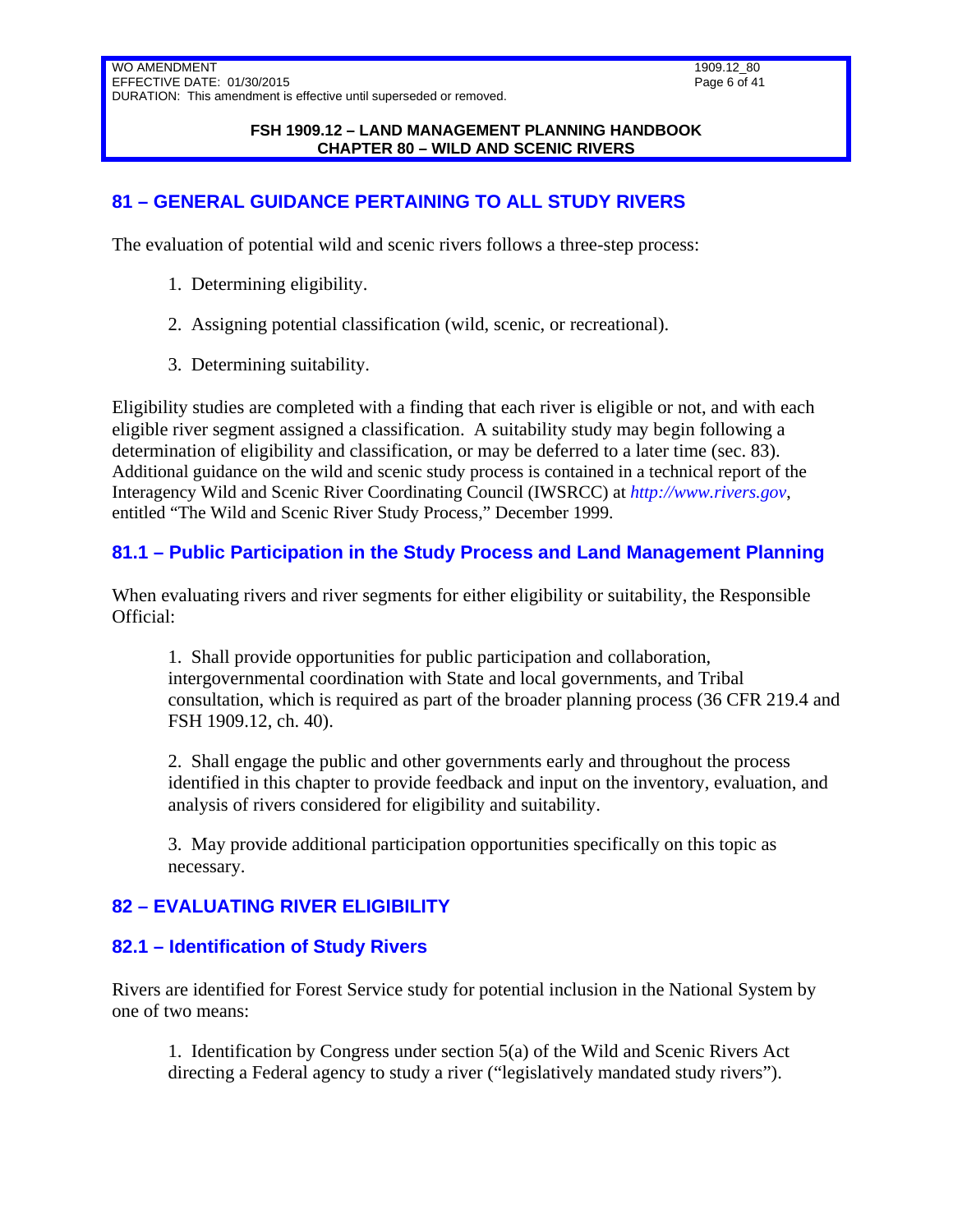2. Identification for study by the Forest Service under section  $5(d)(1)$  of the Wild and Scenic Rivers Act ("Forest Service-identified study rivers"). River segments may be identified for study under section  $5(d)(1)$  during the land management planning process and when project plans may affect the use and development of water and related land resources.

# <span id="page-6-0"></span>**82.2 – Evaluating Eligible Rivers in Plan Development and Revision**

The planning rule requires that, when developing a plan or plan revision, the Responsible Official shall:

### **Identify the eligibility of rivers for inclusion in the National Wild and Scenic Rivers System, unless a systematic inventory has been previously completed and documented, and there are no changed circumstances that warrant additional review.**  (36 CFR sec. 219.7(c)(2)(vi))

Unless a systematic inventory of study rivers has been completed and eligible rivers identified, the Interdisciplinary Team shall develop and conduct a comprehensive inventory and evaluation to determine which rivers are eligible for inclusion in the National System. A legislatively mandated study river is automatically assumed eligible unless there are changed circumstances (sec. 82.4).

If a systematic inventory of eligible rivers has been completed, the extent of the study process during plan development or revision can be limited to evaluation of any rivers that were not previously evaluated for eligibility and those with changed circumstances (sec. 82.4). The Interdisciplinary Team shall complete the evaluation of rivers to be studied for eligibility, considering best available scientific information and public input.

When conducting an eligibility study of Forest Service-identified rivers (sec. 5(d)(1) of the Act) during land management plan development or revision, the Interdisciplinary Team shall include all potential wild, scenic, and recreational rivers flowing wholly or partially on National Forest System lands as identified in the Nationwide Rivers Inventory and by other sources. The rivers to be studied for eligibility include all rivers named on a standard U. S. Geological Survey 7.5 minute USGS quadrangle map.

# <span id="page-6-1"></span>**82.3 – Evaluating Eligible Rivers in Plan Amendments**

The Responsible Official may choose to evaluate or revaluate a river for eligibility at any time through a plan amendment. This may occur in relationship to project planning or as a result of changed circumstances (sec. 82.4)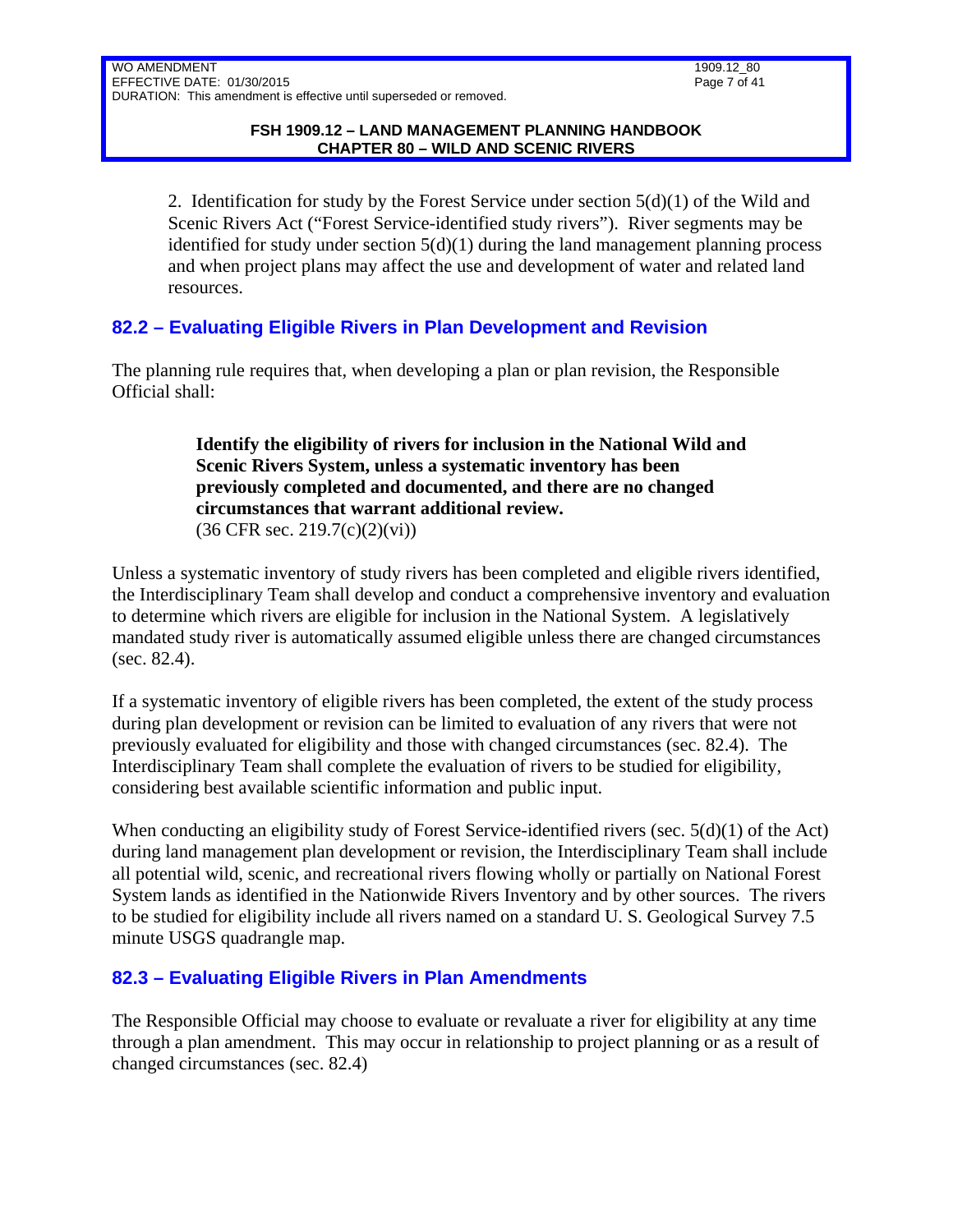## <span id="page-7-0"></span>**82.4 – Evaluating Eligible Rivers with Changed Circumstances**

Generally if a river segment has been studied in the past and a determination was made of its eligibility, it does not need to be studied again for eligibility during any subsequent land management planning, unless changed circumstances warrant additional review of eligibility.

Changed circumstances are changes that have occurred to the river or the river corridor that have affected the outstandingly remarkable values (sec. 82.73). Such changes indicating a stronger presence of outstandingly remarkable values may include the listing of a species within the river, broad recognition of the river for certain recreational opportunities, and changes that now make the river's values more unique. Changes that indicate weaker outstandingly remarkable values may include recovery and delisting of a species, floods, or other events that have adversely affected the river's recreational opportunities, or changes that now make the values of the river more common. Changed circumstances may also include, but are not limited to, commitments made through settlement agreement or appeal decisions.

When there are river segments affected by changed circumstances, the Interdisciplinary Team shall reevaluate the segments for eligibility during plan development and revision and may reevaluate the segments during plan amendments. The results of the reevaluation could, based on changed circumstances, verify whether legislatively mandated study rivers are still eligible for further study.

# <span id="page-7-1"></span>**82.5 – Evaluating Eligibility of Study Rivers of Rivers**

The eligibility of a study river for inclusion in the National System is determined by applying the criteria in sections 1(b) and 2(b) of the Wild and Scenic Rivers Act (see sec. 82.7). These criteria are further described in the U.S. Department of Agriculture (USDA) and U.S. Department of the Interior (USDI) "Guidelines for Eligibility, Classification and Management of River Areas" dated September 7, 1982 (USDA-USDI Guidelines). The USDA-USDI Guidelines are included in FSH 1909.12, Zero code.

# <span id="page-7-2"></span>**82.6 – Defining River Termini, Boundaries and Segments**

# <span id="page-7-3"></span>**82.61 – River Termini and Area Boundaries**

The river and its corridor form the area that is to be considered for the river study. When establishing boundaries of the study river, the Interdisciplinary Team should:

1. Identify the beginning and ending points of each river segment to be studied for eligibility. Beginning points typically are the source of the river, where it forms when two small tributaries meet, or entry onto the National Forest. Ending points typically include the point of merger with a larger river or exit from the National Forest. Rivers may be extended beyond the National Forest boundary if a logical ending point is nearby,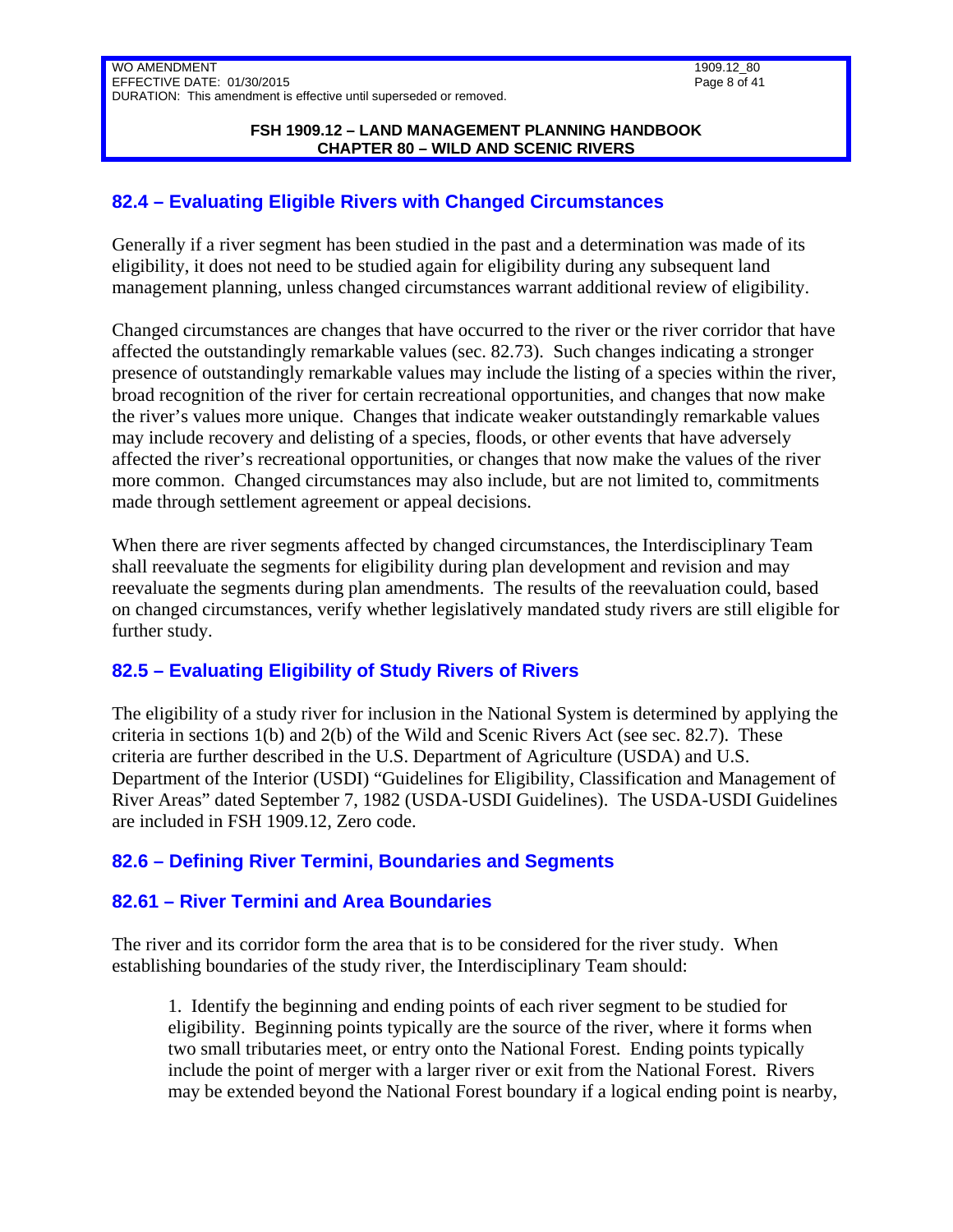such as merger with the main stem of a larger river. Consider also guidance from section 82.62 of this Handbook for determining beginning and ending points of river segments.

2. Consider the entire river system, including the interrelationship between the main stem and its tributaries and their associated ecosystems which may contain outstandingly remarkable values. At a minimum, a river study area includes the length of the identified river segment (sec. 82.62) and the land within one-quarter mile of each river bank's ordinary high water mark along the river segment. The river corridor to be studied may be wider to include areas beyond the minimum one-quarter mile from a bank's high water mark that may be needed to protect river-related outstandingly remarkable values, other important river resources or facilitate management of the river area. For example, the boundary of a study river corridor may be extended to include key scenic features, upstream spawning areas in tributaries, or the entire river floodplain.

### <span id="page-8-0"></span>**82.62 – River Segments**

To determine eligibility and when making later determinations of river classification (sec. 82.8), it may be necessary or appropriate to divide a study river into more than one segment. When defining segment termini within a single river, the Interdisciplinary Team should consider:

1. Hydrographic and geographic features of the river, such as junctions with major tributaries, entrances or exits from major terrain types, or distinct changes in river gradient that alter the character of the river.

2. Land status or ownership.

3. Development on or near the river, such as the presence of dams and reservoirs, road access, buildings, and other constructed features. Segment breaks may be indicated where development changes would result in a classification change.

4. The presence of important resource values.

5. Segment length (there is no minimum length of a segment, but segment length should be sufficient to enable protection of the outstandingly remarkable values if the area were managed, apart from other segments, as a wild, scenic, or recreational river).

### <span id="page-8-1"></span>**82.7– Criteria for Eligible Rivers**

To be eligible for inclusion, a river segment must be free-flowing and, in combination with its adjacent land area, possess one or more outstandingly remarkable values.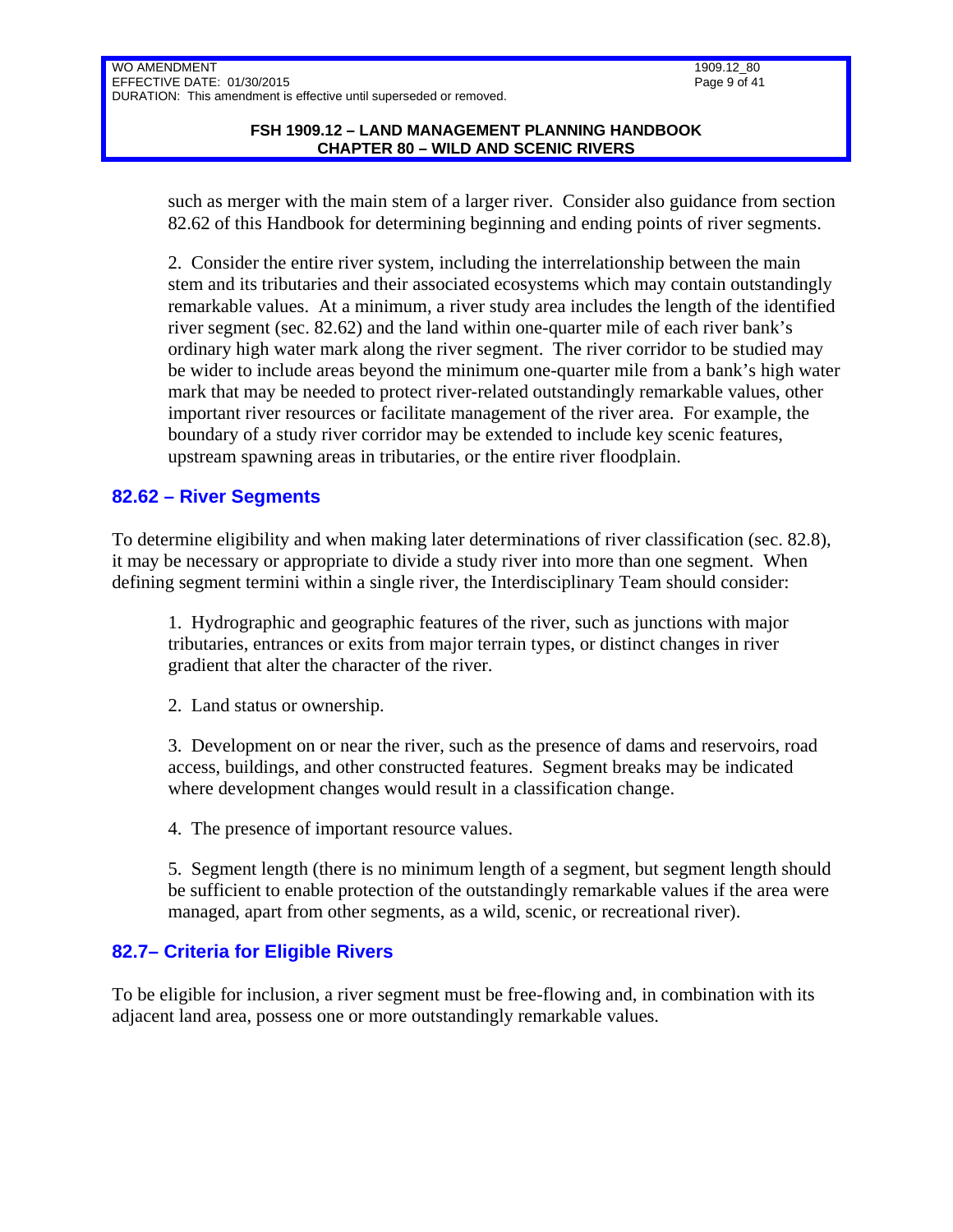## <span id="page-9-0"></span>**82.71 – Free-flowing Condition**

To be eligible, a river must be "free-flowing," as defined in the Wild and Scenic Rivers Act as follows:

> **"Free flowing" as applied to any river or section of a river means existing or flowing in a natural condition without impoundment, diversion, straightening, riprapping, or other modification of the waterway. The existence, however, of low dams, diversion works, or other minor structures at the time any river is proposed for inclusion in the [National System] shall not automatically bar its consideration for such inclusion: Provided, that this shall not be construed to authorize, intend, or encourage future construction of such structures within components of the [National System].** (Section16(b)).

Further, the USDA-USDI Guidelines state: "[t]he fact that a river segment may flow between large impoundments will not necessarily preclude its designation. Such segments may qualify if conditions within the segment meet the eligibility criteria."

### <span id="page-9-1"></span>**82.72 – Flows**

There are no specific requirements for minimum flows or for temporal or spatial continuity of flows for an eligible segment. Flows are considered sufficient for eligibility if they sustain or complement the outstandingly remarkable values for which the river would be designated.

### <span id="page-9-2"></span>**82.73 – Outstandingly Remarkable Values**

For a river to be eligible for inclusion in the National System, the river and its adjacent land area (referred to as the "river area"), must have one or more outstandingly remarkable values.

Under the Act, the categories of outstandingly remarkable values: "scenic, recreational, geologic, fish and wildlife, historic, cultural, or other similar values" (section 1(b); see sec. 82.73a of this Handbook).

To be identified as outstandingly remarkable, a river-related value must be a unique, rare, or exemplary feature that is significant when compared with similar values from other rivers at a regional or national scale. Unique, rare, or exemplary features are those that are conspicuous examples of these values, among the best representatives of these features, within a region or the nation.

While the spectrum of resources that may be considered is broad, all features considered should be directly river-related. River values should meet at least one of the following criteria:

1. Be located in the river or its corridor,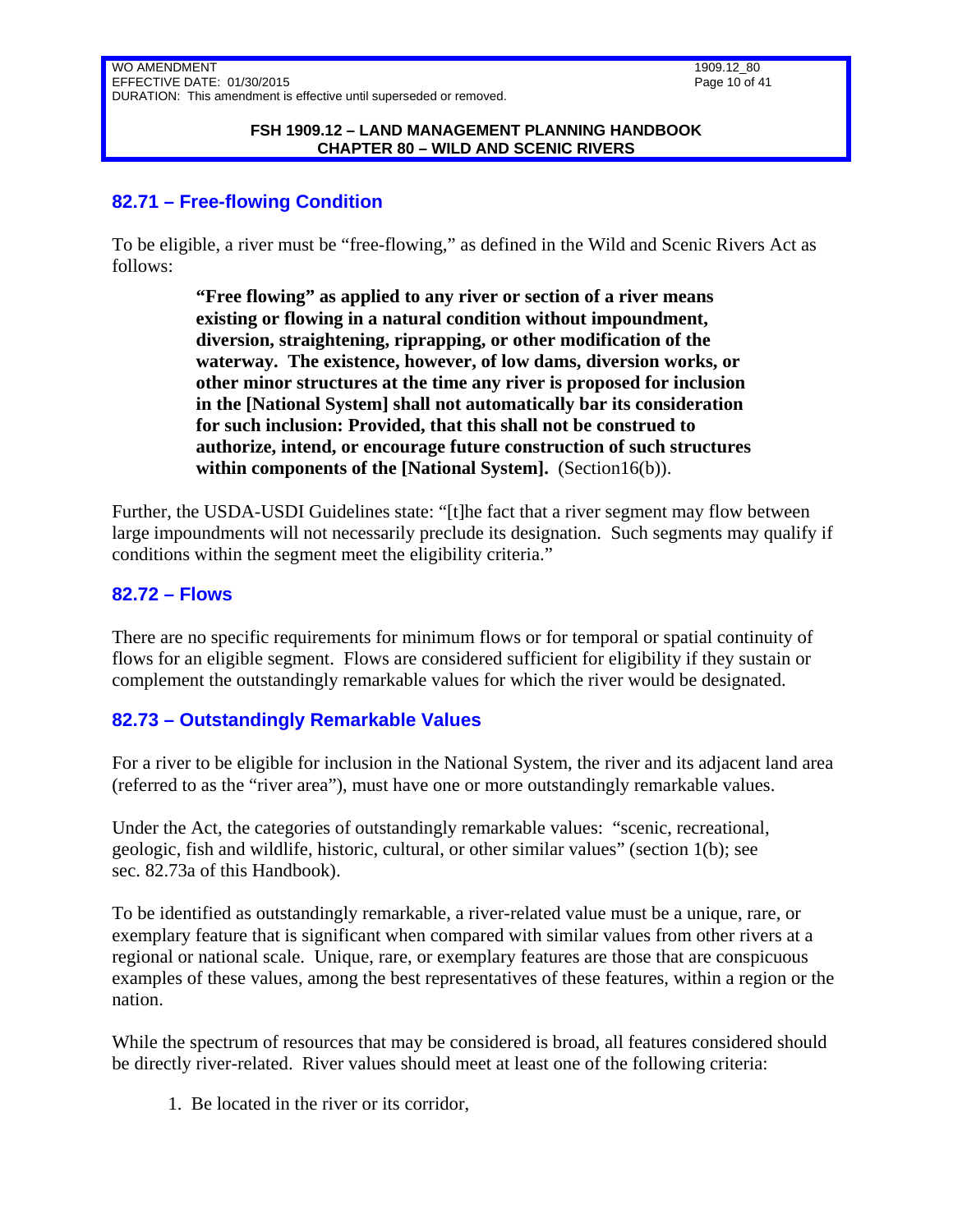- 2. Contribute substantially to the functioning of the river ecosystem, or
- 3. Be river-dependent and owe their location or existence to the presence of the river.

The determination that a river area does or does not contain one or more outstandingly remarkable values is a professional judgment on the part of the Responsible Official as informed by the Interdisciplinary Team, best available scientific information, and public participation. As part of this determination process, the Responsible Official should solicit and document input from organizations and individuals familiar with specific river resources. Other sources of information for identifying outstandingly remarkable values include the Nationwide Rivers Inventory; State river assessments; Tribal governments, other Federal, State, or local agencies; and the public.

The Interdisciplinary Team shall identify the "region of comparison," for each outstandingly remarkable value. The region of comparison may vary for different rivers or categories of outstandingly remarkable values and thus, multiple regions of comparison may be used to evaluate one river. A region of comparison should be scaled at an appropriate level for the type of river value being evaluated.

For example, for one river, the appropriate region of comparison for scenic values may be an entire National Forest or Grassland, while for cultural values it may be the portion of the State in which the river is located. For geological or hydrologic values, an appropriately scaled physiographic or hydrologic unit (such as an ecoregion or multi-state area) may provide the most meaningful comparative reference point. Alternatively, the Responsible Official may conclude that a single region of comparison can encompass the evaluation of outstanding remarkable values.

Once the region(s) of comparison is (or are) identified, a river's values can then be analyzed in comparison with other rivers in that region. A region of comparison should be large enough to encompass similar type rivers that provide a wide representation of river values so that rivers with outstandingly remarkable values can be identified.

The evaluation of small rivers and streams that are similar throughout their length and watershed may be consolidated to the most common watershed descriptor for the area. For example, if stream A, B, and C, are similar and merge to form stream D, all of which do not have an outstandingly remarkable value, then describe stream D in the evaluation as including it and its tributaries. Identify and evaluate as individual rivers those rivers which are found to have one or more outstandingly remarkable value.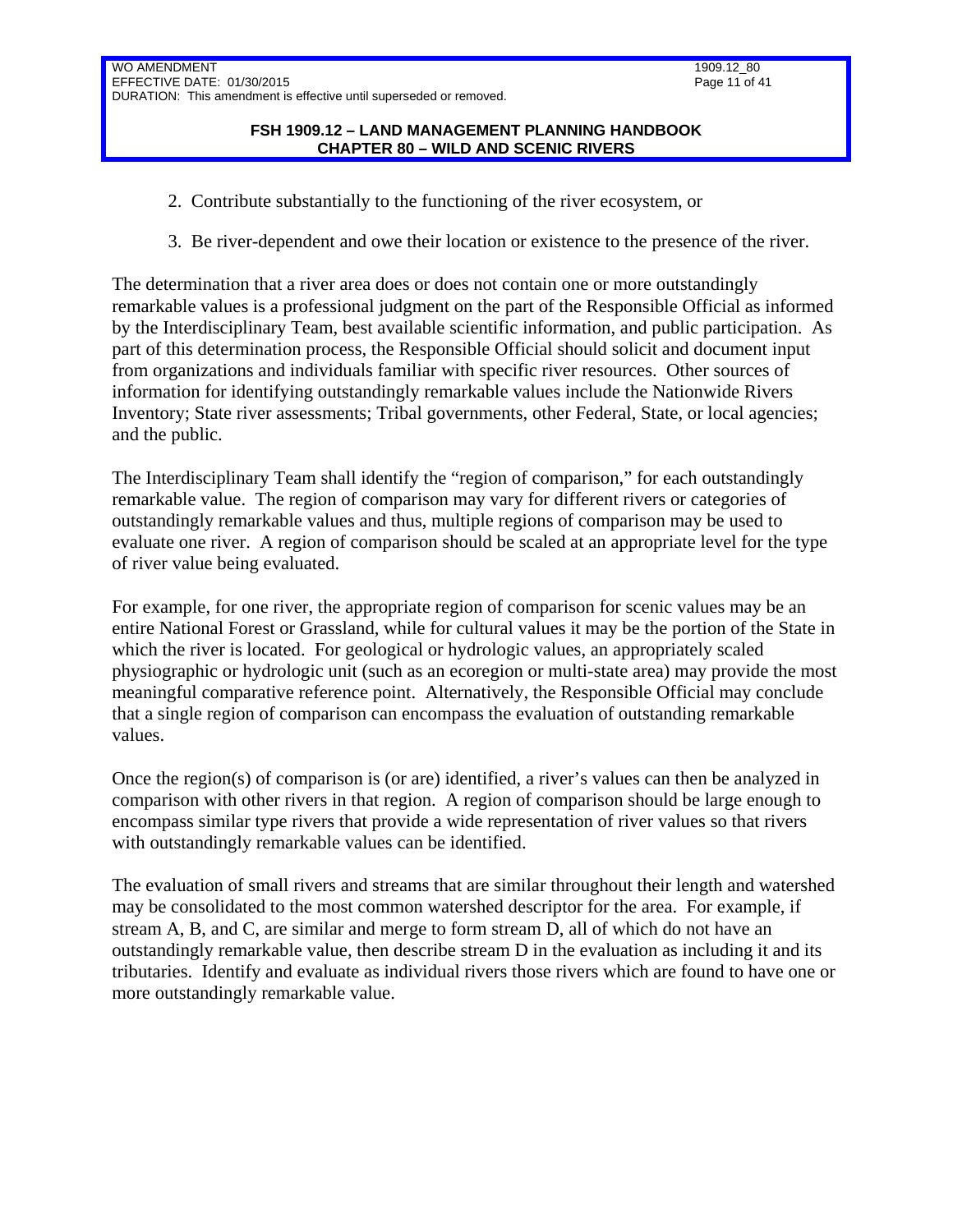#### **FSH 1909.12 – LAND MANAGEMENT PLANNING HANDBOOK CHAPTER 80 – WILD AND SCENIC RIVERS**

## <span id="page-11-0"></span>**82.73a – Criteria for Establishing Outstandingly Remarkable Values**

Section 1(b) of the Wild and Scenic Rivers Act establishes categories of outstandingly remarkable values. For each of these categories, criteria are identified in this section to establish a baseline that fosters greater consistency within the Agency and with other Federal riveradministering agencies in evaluating eligibility.

The criteria set minimum thresholds to establish outstandingly remarkable values. The criteria within the category may be modified and additional criteria may be included to make them more meaningful in the region of comparison. Additional criteria are not intended to create any subcategories within the value categories established in the Act.

1. Scenery. Landscape elements of landform, vegetation, water, color, and related factors result in notable or exemplary visual features or attractions. Additional factors, such as seasonal variations in vegetation, scale of cultural modifications, and the length of time negative intrusions are viewed, may be considered. Scenery and visual attractions may be highly diverse over different parts of the river or river segment. Outstandingly remarkable scenic features may occupy only a small portion of a river corridor.

2. Recreation. Recreational opportunities are high quality and attract, or have the potential to attract, visitors from throughout or beyond the region of comparison; or the recreational opportunities are unique or rare within the region. River-related recreational opportunities include, but are not limited to, sightseeing, interpretation, wildlife observation, camping, photography, hiking, fishing, hunting, and boating. The river may provide settings for national or regional use or competitive events.

3. Geology. The river corridor contains one or more examples of a geologic feature, process, or phenomenon that is unique, rare or exemplary within the region of comparison. The feature(s) may be in an unusually active stage of development, represent a "textbook" example, or represent a unique, rare or exemplary combination of geologic features (erosional, volcanic, glacial, or other geologic structures).

4. Fish. Fish values may be judged on the relative merits of either fish populations or habitat, or a combination of these river-related conditions.

a. Populations. The river is nationally or regionally an important producer of resident and/or anadromous fish species. Of particular significance are a diversity of fish species or the presence of wild stocks and/or Federal or State-listed or candidate threatened, endangered, or species of conservation concern.

b. Habitat. The river provides uniquely diverse or high quality habitat for fish species indigenous to the region of comparison. Of particular significance is exemplary habitat for wild stocks and/or Federal or State-listed or candidate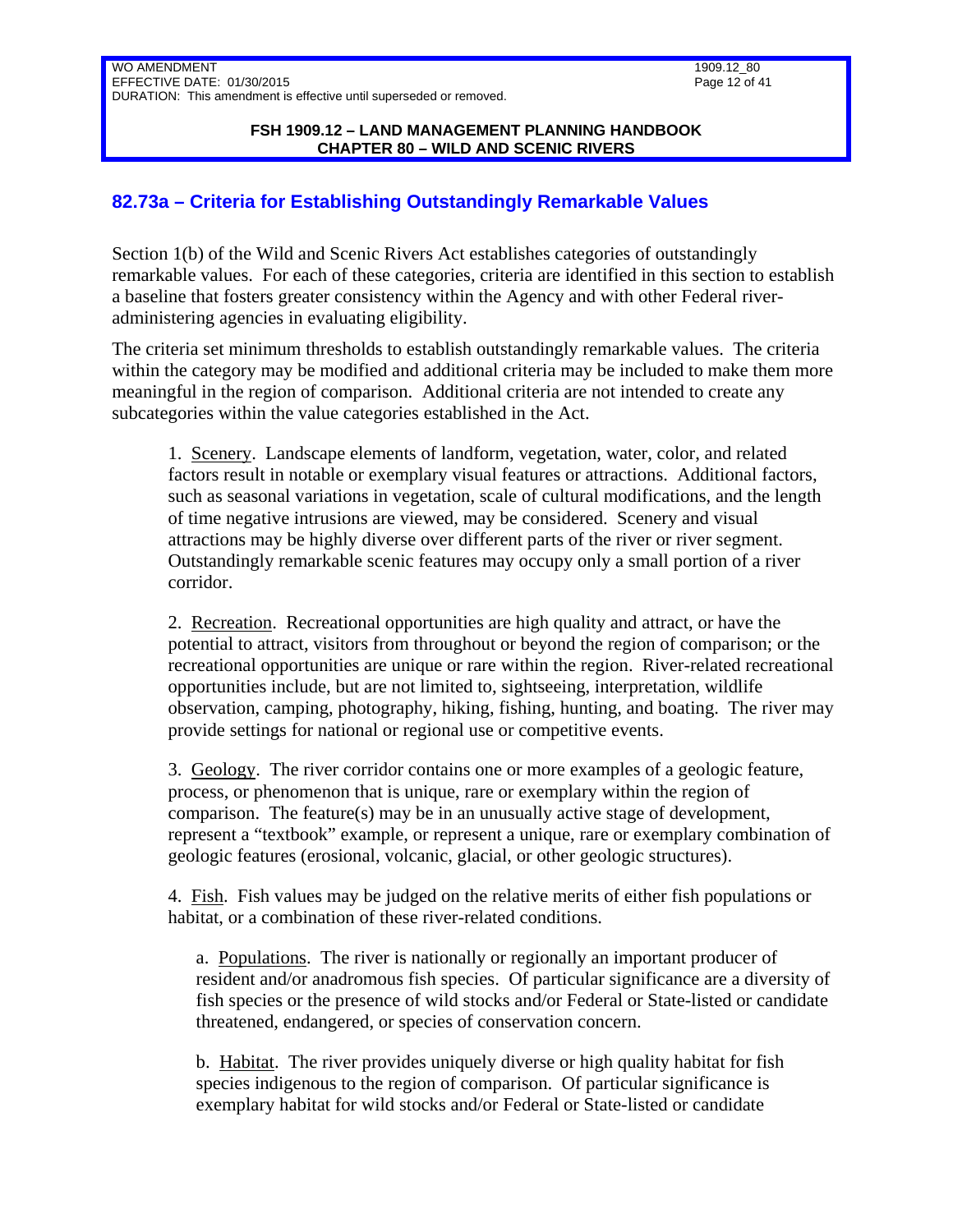threatened or endangered species, or species of conservation concern. Consider also rare and unique habitats within the corridor.

5. Wildlife. Wildlife values may be judged on the relative merits of either terrestrial or aquatic wildlife populations or habitat, or a combination of these conditions.

a. Populations. The river, or area within the river corridor, contains nationally or regionally important populations of indigenous wildlife species. Of particular significance are species diversity, species considered to be unique, and/or populations of Federal or State-listed or candidate threatened or endangered species, or species of conservation concern.

b. Habitat. The river, or area within the river corridor, provides uniquely diverse or high quality habitat for wildlife of national or regional significance, and/or may provide unique habitat or a critical link in habitat conditions for Federal or Statelisted or candidate threatened or endangered species, or species of conservation concern. Contiguous habitat conditions are such that the biological needs of the species are met.

6. Historic and Cultural Values. The river, or area within the river corridor, contains important evidence of historic or pre-historic occupation or use by humans. Sites may have national or regional importance for interpreting history or prehistory.

a. History. Sites or features are associated with a significant event, an important person, or a cultural activity of the past that is now rare or unique in the region. A historic site or feature, in most cases, is 50 years old or older.

b. Prehistory. Sites of prehistoric human use or occupation may have unique or rare characteristics or exemplary anthropological value such as evidence of prehistoric human practices and modes of living. Areas within the river corridor may have been used for rare sacred purposes, or represent the origin or conflict of cultures.

7. Other Similar River-related Values. While no specific national evaluation guidelines have been developed for this category, determinations consistent with the preceding guidance and section 82.73 of this Handbook may be developed for other values that may be outstandingly remarkable, including but not limited to botanic, hydrologic, paleontologic, scientific, and heritage values.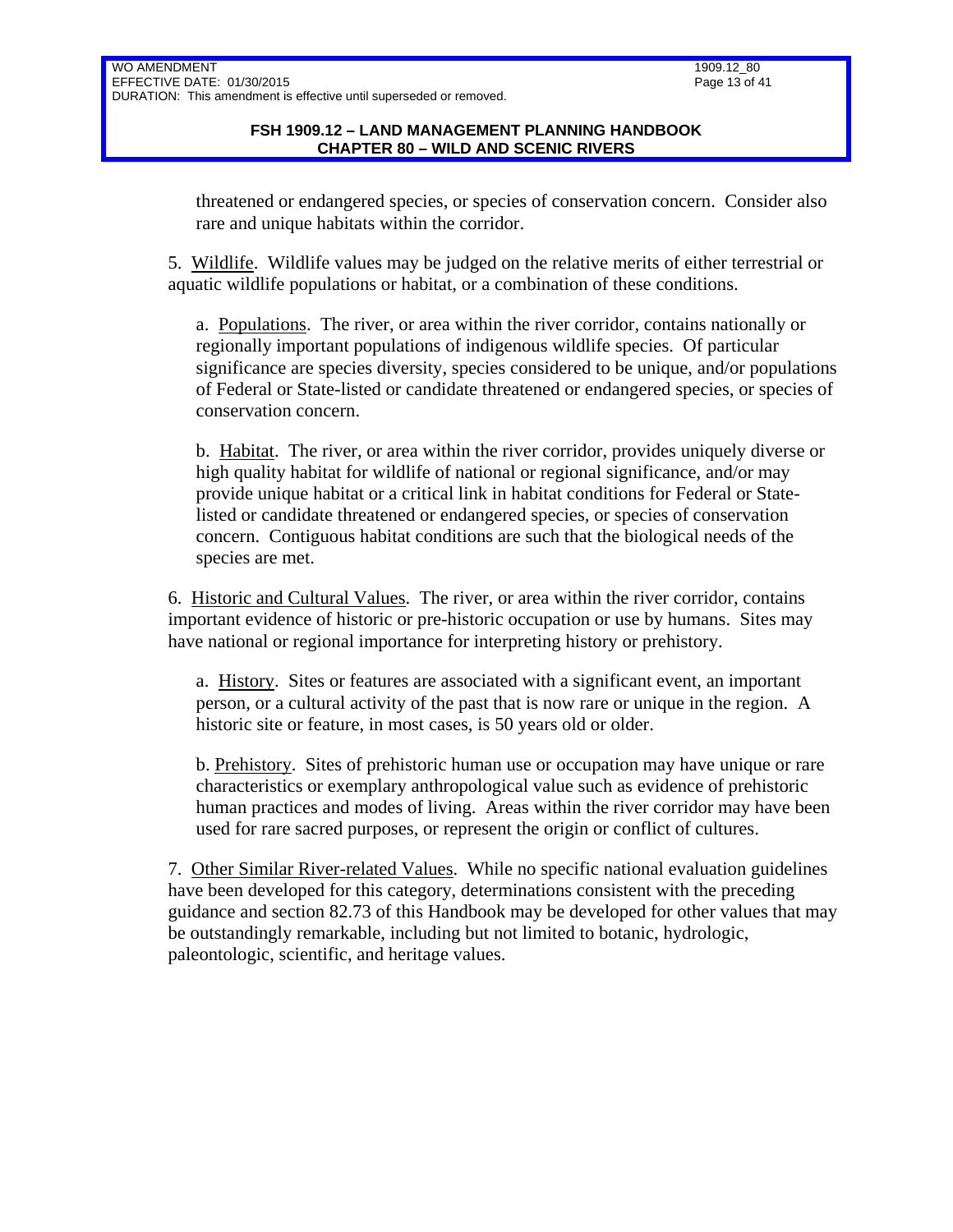#### **FSH 1909.12 – LAND MANAGEMENT PLANNING HANDBOOK CHAPTER 80 – WILD AND SCENIC RIVERS**

### <span id="page-13-0"></span>**82.8 – Classification**

Each river found to be eligible must be assigned a preliminary classification. The preliminary classification of a river found to be eligible is based on the condition of the river and the development level of adjacent lands as they exist at the time of the study. Section 2(b) of the Wild and Scenic Rivers Act specifies and defines three classification categories for eligible rivers:

- 1. Wild rivers.
- 2. Scenic rivers.
- 3. Recreational rivers.

Eligible rivers may be divided into segments having differing classifications when the levels of human use and activity create different degrees of development within the study area. In cases where a river has one or more classifications, each river segment identified should be of sufficient length to warrant its own unique management.

When determining which classification category applies, the Interdisciplinary Team should use the following table (ex. 01) incorporating the USDA-USDI Guidelines for classification criteria. A final classification will be assigned during the comprehensive river management planning process required by the Act if the river is designated by Congress.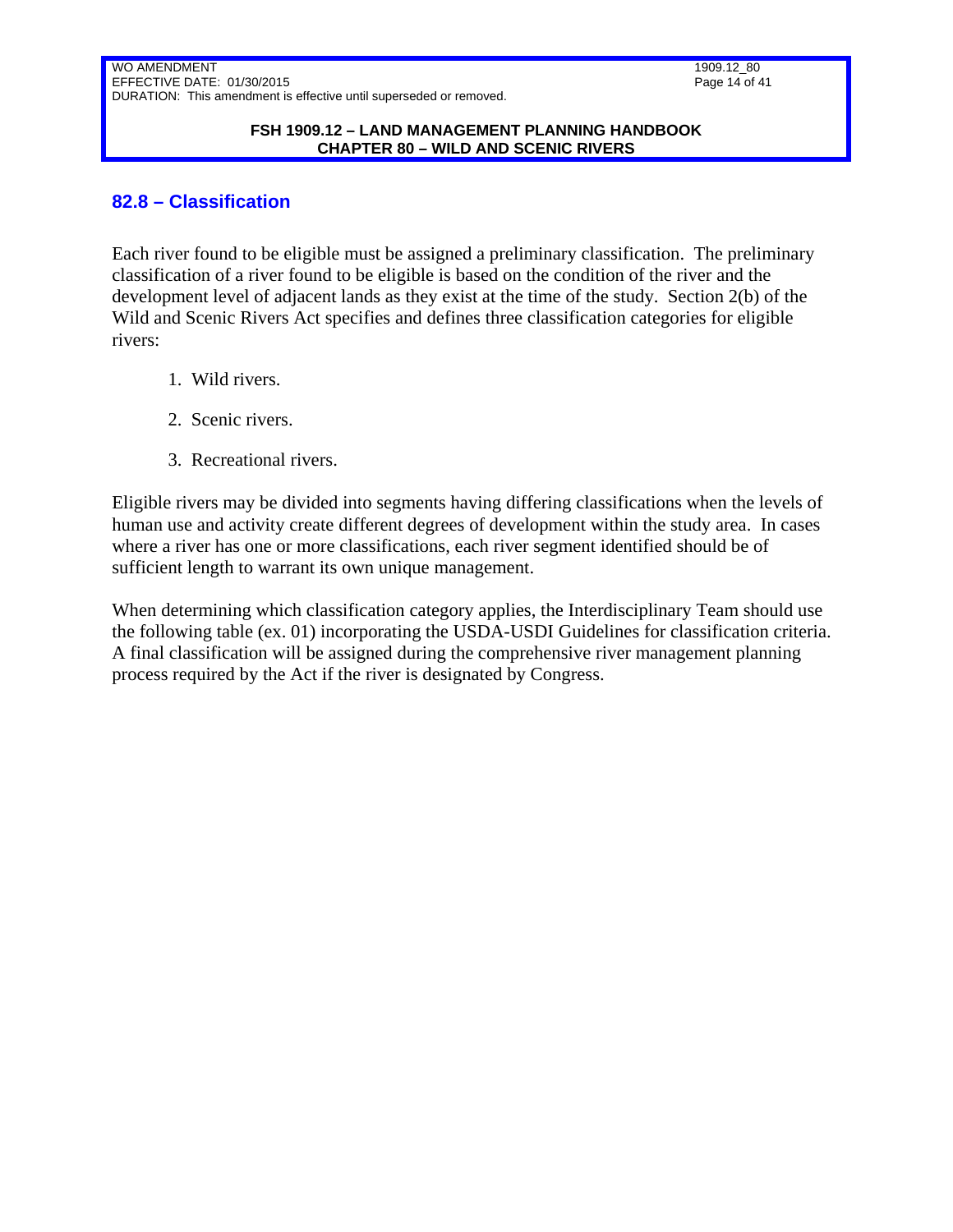#### **FSH 1909.12 – LAND MANAGEMENT PLANNING HANDBOOK CHAPTER 80 – WILD AND SCENIC RIVERS**

## **82.8 – Exhibit 01**

| <b>ATTRIBUTE</b>      | <b>WILD</b>            | <b>SCENIC</b>          | <b>RECREATIONAL</b>    |
|-----------------------|------------------------|------------------------|------------------------|
| <b>Water Resource</b> | Free of                | Free of                | Some existing          |
| Development           | impoundment.           | impoundment.           | impoundment or         |
|                       |                        |                        | diversion.             |
|                       |                        |                        | The existence of low   |
|                       |                        |                        | dams, diversions, or   |
|                       |                        |                        | other modifications    |
|                       |                        |                        | of the waterway is     |
|                       |                        |                        | acceptable, provided   |
|                       |                        |                        | the waterway remains   |
|                       |                        |                        | generally natural and  |
|                       |                        |                        | riverine in            |
|                       |                        |                        | appearance.            |
| Shoreline             | Essentially primitive. | Largely primitive and  | Some development.      |
| Development           | Little or no evidence  | undeveloped. No        | Substantial evidence   |
|                       | of human activity.     | substantial evidence   | of human activity.     |
|                       |                        | of human activity.     |                        |
|                       | The presence of a few  | The presence of small  | The presence of        |
|                       | inconspicuous          | communities or         | extensive residential  |
|                       | structures,            | dispersed dwellings    | development and a      |
|                       | particularly those of  | or farm structures is  | few commercial         |
|                       | historic or cultural   | acceptable.            | structures is          |
|                       | value, is acceptable.  |                        | acceptable.            |
|                       | A limited amount of    | The presence of        | Lands may have been    |
|                       | domestic livestock     | grazing, hay           | developed for the full |
|                       | grazing or hay         | production, or row     | range of agricultural  |
|                       | production is          | crops is acceptable.   | and forestry uses.     |
|                       | acceptable.            |                        |                        |
|                       | Little or no evidence  | Evidence of past or    | May show evidence      |
|                       | of past timber         | ongoing timber         | of past and ongoing    |
|                       | harvest. No ongoing    | harvest is acceptable, | timber harvest.        |
|                       | timber harvest.        | provided the forest    |                        |
|                       |                        | appears natural from   |                        |
|                       |                        | the riverbank.         |                        |

## **Classification Criteria for Wild, Scenic, and Recreational River Areas**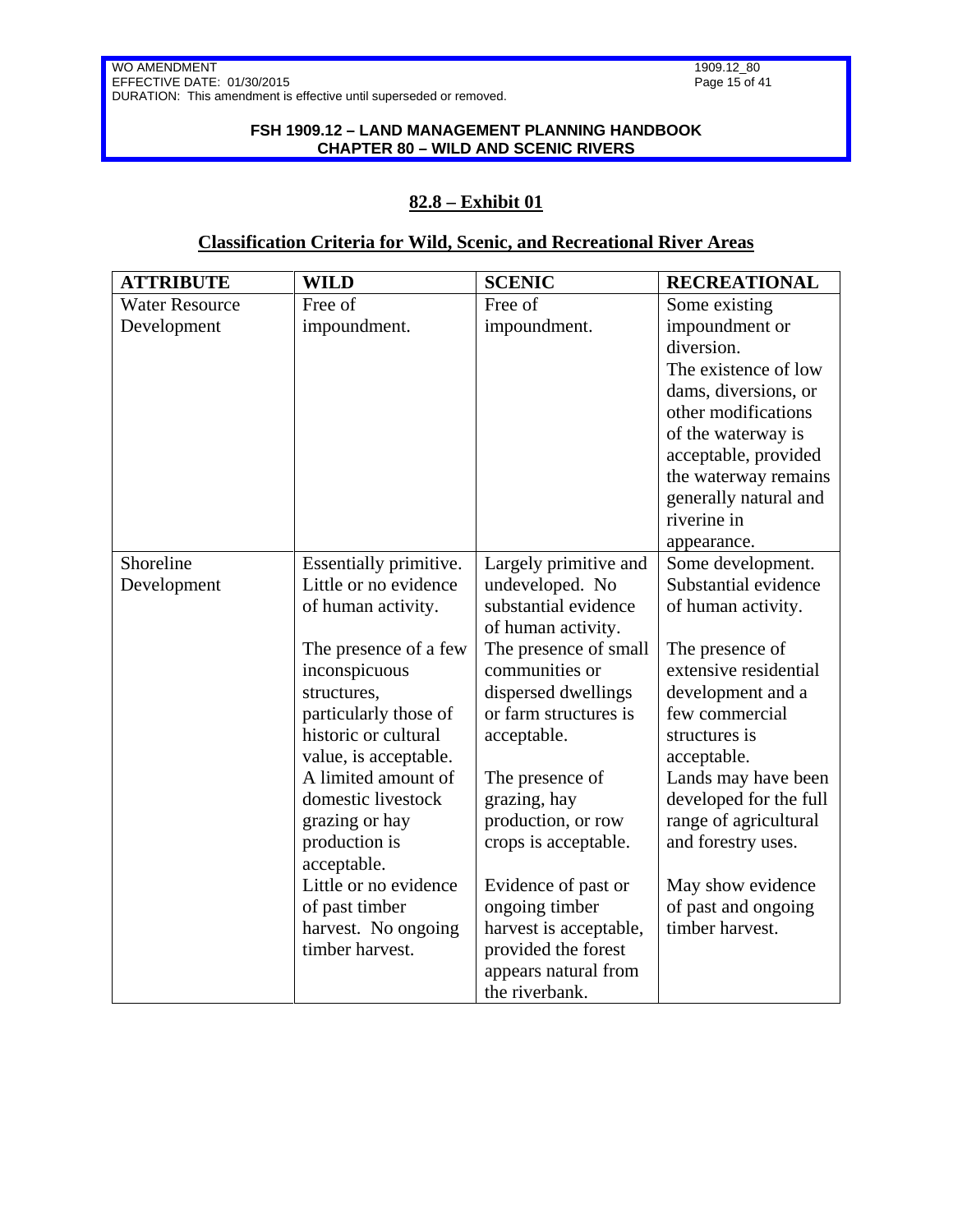### **FSH 1909.12 – LAND MANAGEMENT PLANNING HANDBOOK CHAPTER 80 – WILD AND SCENIC RIVERS**

### **82.8 – Exhibit 01--Continued**

| <b>ATTRIBUTE</b>       | <b>WILD</b>            | <b>SCENIC</b>                                                                                                                                                                     | <b>RECREATIONAL</b>                     |  |
|------------------------|------------------------|-----------------------------------------------------------------------------------------------------------------------------------------------------------------------------------|-----------------------------------------|--|
| Accessibility          | Generally              | Accessible in places                                                                                                                                                              | Readily accessible by                   |  |
|                        | inaccessible except    | by road.                                                                                                                                                                          | road or railroad.                       |  |
|                        | by trail.              |                                                                                                                                                                                   |                                         |  |
|                        | No roads, railroads,   | Roads may                                                                                                                                                                         | The existence of                        |  |
|                        | or other provision for | occasionally reach or                                                                                                                                                             | parallel roads or                       |  |
|                        | vehicular travel       | bridge the river. The                                                                                                                                                             | railroads on one or                     |  |
|                        | within the river area. | existence of short                                                                                                                                                                | both banks as well as                   |  |
|                        | A few existing roads   | stretches of                                                                                                                                                                      | bridge crossings and                    |  |
|                        | leading to the         | conspicuous or longer                                                                                                                                                             | other river access                      |  |
|                        | boundary of the area   | stretches of                                                                                                                                                                      | points is acceptable.                   |  |
|                        | are acceptable.        | inconspicuous roads                                                                                                                                                               |                                         |  |
|                        |                        | or railroads is                                                                                                                                                                   |                                         |  |
|                        |                        | acceptable.                                                                                                                                                                       |                                         |  |
| <b>Water Quality</b>   | Meets, or exceeds      | No criteria are prescribed by the Wild and<br>Scenic Rivers Act. The Federal Water<br>Pollution Control Act Amendments of 1972<br>have made it a national goal that all waters of |                                         |  |
|                        | criteria, or federally |                                                                                                                                                                                   |                                         |  |
|                        | approved State         |                                                                                                                                                                                   |                                         |  |
|                        | standards for          |                                                                                                                                                                                   |                                         |  |
|                        | aesthetics, for        |                                                                                                                                                                                   | the United States are made fishable and |  |
|                        | propagation of fish,   | swimmable. Therefore, rivers will not be<br>precluded from scenic or recreational                                                                                                 |                                         |  |
|                        | and wildlife normally  |                                                                                                                                                                                   |                                         |  |
| adapted to the habitat |                        | classification because of poor water quality at                                                                                                                                   |                                         |  |
|                        | of the river, and for  | the time of their study, provided a water                                                                                                                                         |                                         |  |
|                        | primary contact        | quality improvement plan exists, or is being                                                                                                                                      |                                         |  |
|                        | recreation             | developed in compliance with applicable                                                                                                                                           |                                         |  |
|                        | (swimming) except      | Federal and State laws.                                                                                                                                                           |                                         |  |
|                        | where exceeded by      |                                                                                                                                                                                   |                                         |  |
|                        | natural conditions.    |                                                                                                                                                                                   |                                         |  |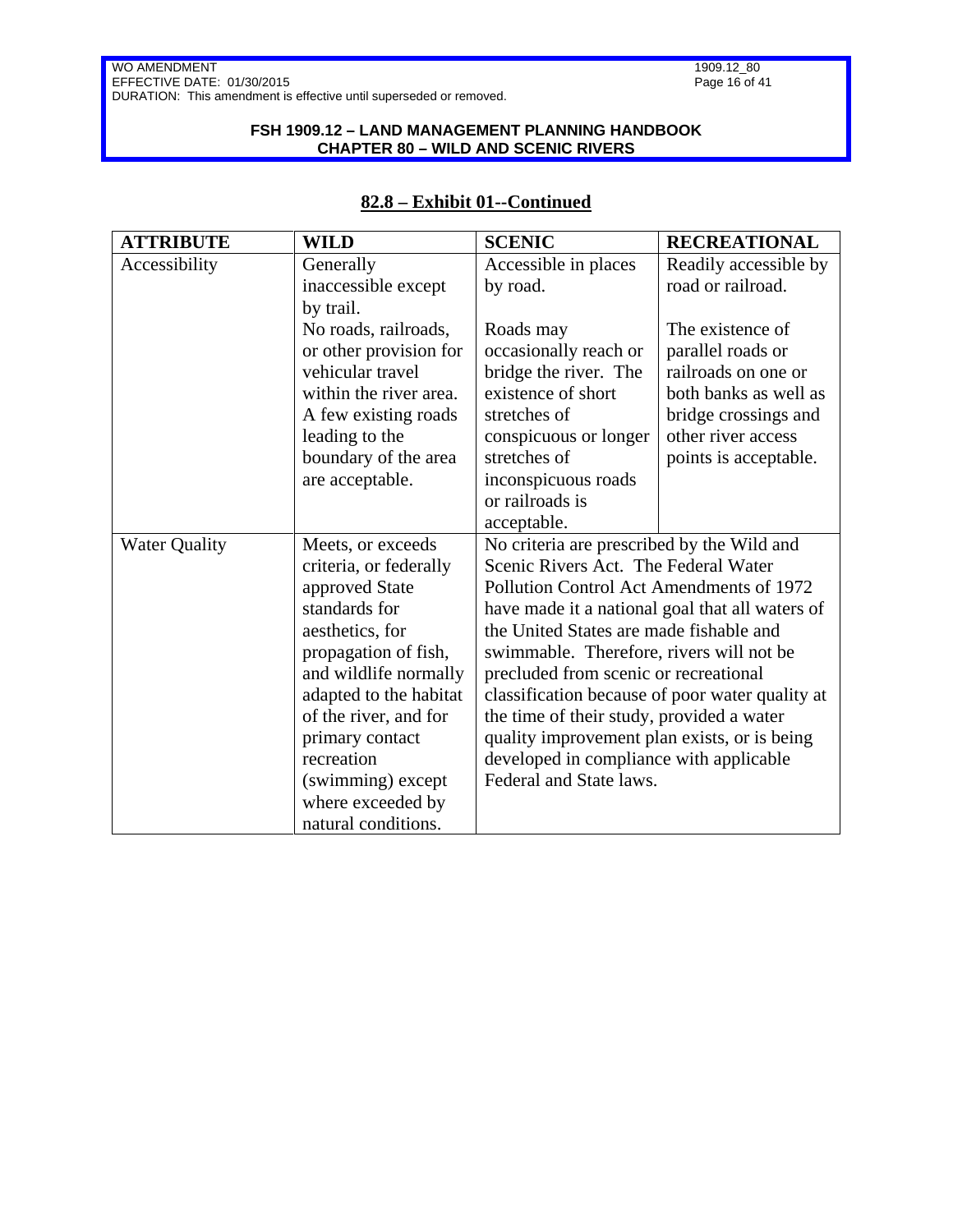#### **FSH 1909.12 – LAND MANAGEMENT PLANNING HANDBOOK CHAPTER 80 – WILD AND SCENIC RIVERS**

## <span id="page-16-0"></span>**82.9 – Findings and Documentation of River Eligibility**

When the study is complete, the outcome will be a finding by the Responsible Official for each river evaluated as to whether or not the river is eligible for inclusion in the Wild and Scenic River System. The Interdisciplinary Team shall document a finding of eligibility or ineligibility (sec. 82.2) for each river and, for each eligible river, its potential classification in an appendix to the environmental analysis document for a land management plan, revision, or amendment, and summarize the findings in the plan decision document.

The plan must provide for interim protection measures of the eligible river corridor(s) until a decision is made on the future use of the river and adjacent lands (sec. 84), unless a suitability study concludes that the river is not suitable (sec. 83.3).

# <span id="page-16-1"></span>**82.91 – Legislatively Mandated Study Rivers**

If a legislatively mandated study river (under section 5(a) of the Act) is found ineligible, the study report should describe the basis for the ineligibility determination. The study report should be submitted to the Chief of the Forest Service for review. After the Chief's review, the Washington Office, Director, Wilderness and Wild and Scenic Rivers, shall prepare the study report for submittal to the Secretary's Office for review prior to submitting it to the President. The President will then transmit the study report to Congress in accordance with section 7(b)(i) of the Act, and the Secretary of Agriculture shall publish a notice in the Federal Register 180 days after Congress has been formally notified that such a determination has been made. This notice should also include a termination of related National Environmental Policy Act (NEPA) analysis associated with the legislatively mandated river study.

### <span id="page-16-2"></span>**82.92 – Forest Service-identified Study Rivers**

The plan revision or amendment must identify the findings of eligibility for each river studied. If the study of a river identified by the Forest Service (under section  $5(d)(1)$  of the Act) results in a finding of ineligibility by the Responsible Official during the land management planning process, or during a separate wild and scenic river study, the study of that river is complete.

If in a wild and scenic river study completed outside of the planning process, the Responsible Official determines that the river has been found to be eligible or not to be eligible for inclusion in the National System, this determination shall be documented in the appropriate environmental analysis document, administrative record, and an appropriate notification sent to interested members of the public identified during the study. A plan amendment may be needed to modify plan components that apply to the studied rivers.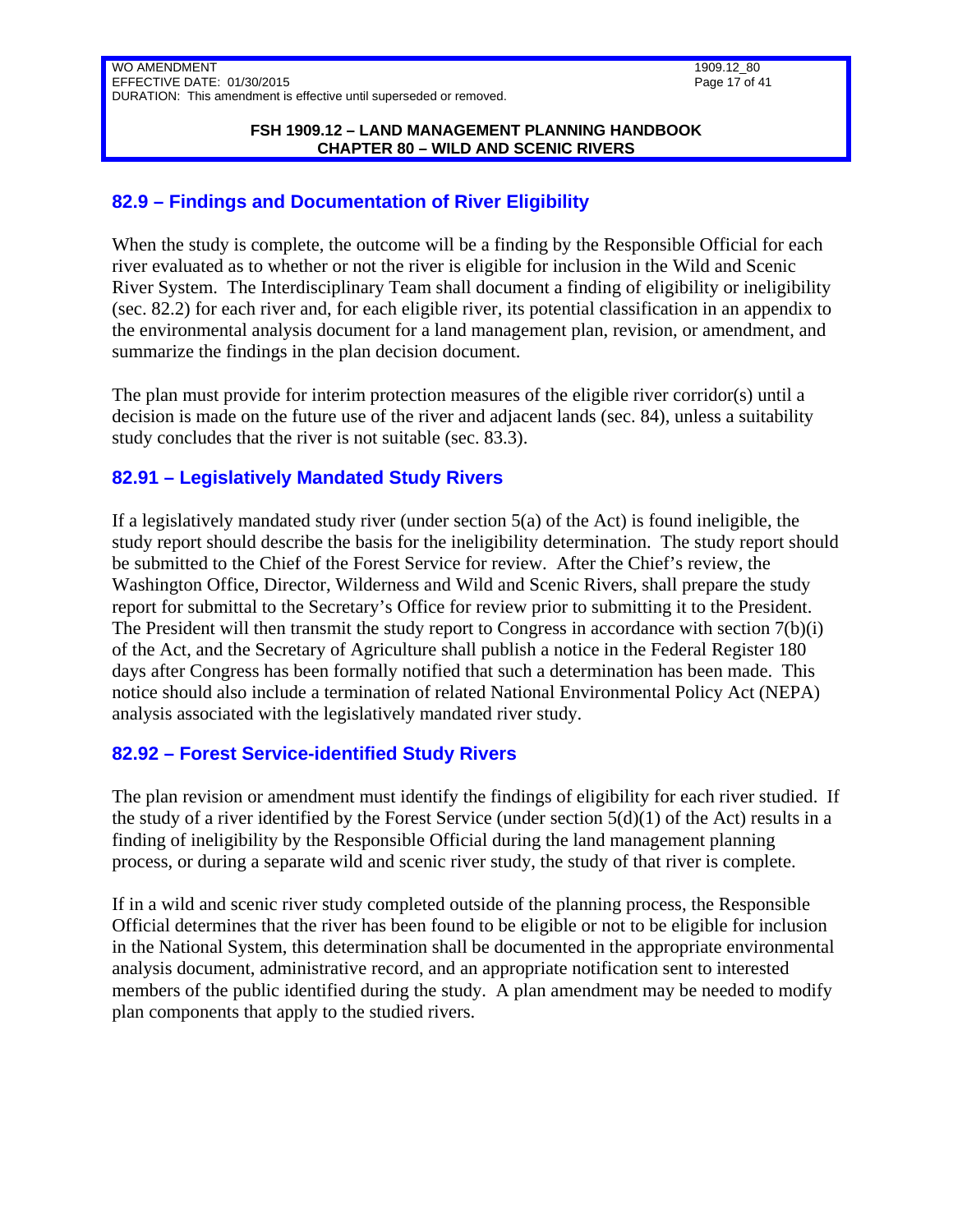#### **FSH 1909.12 – LAND MANAGEMENT PLANNING HANDBOOK CHAPTER 80 – WILD AND SCENIC RIVERS**

## <span id="page-17-0"></span>**82.93 – Documentation of a Wild and Scenic River Study for Eligibility**

The environmental document for developing, revising, or amending a land management plan should contain an appendix containing the study report for all rivers studied for their eligibility for inclusion in the System. This section contains separate river narratives for each river segment evaluated in the planning process and a map showing the rivers, their termini and corridors. River segments may be organized or grouped by watershed to address rationale for determination of eligibility. The river narratives should be a synopsis of the pertinent information related to eligibility and classification factors.

The documentation should include:

1. A series of tables and narratives that provide the basis for making the determination of eligibility.

2. One or more tables listing each river segment with information supporting whether the river is deemed eligible or not (such as free-flowing characteristics, water quality, and presence or absence and a description of outstandingly remarkable values),

- 3. One or more maps showing all rivers studied for eligibility that identifies:
	- a. Eligible segments,
	- b. Proposed classification of eligible segments, and
	- c. Locations of corridors, boundaries, and termini of eligible segments.

### <span id="page-17-1"></span>**83 – EVALUATING RIVER SUITABILITY**

Any eligible river may be studied for its suitability for inclusion in the National System at any time. Rivers may be studied for suitability as part of a plan development or revision, as part of a plan amendment, in conjunction with a project decision, or in a separate study.

### <span id="page-17-2"></span>**83.1 – Conducting a Suitability Study of Legislatively Mandated or Forest Serviceidentified Eligible Rivers**

The appropriate timing for conducting a study to determine if eligible rivers are suitable for inclusion in the National System may vary. One approach is to proceed with a suitability study in land management plan development or revision. Legislatively mandated studies (sec. 5(a) of the Act) should be included in the development or revision of land management plan when the legislatively mandated river study period and the timing of the planning process are compatible.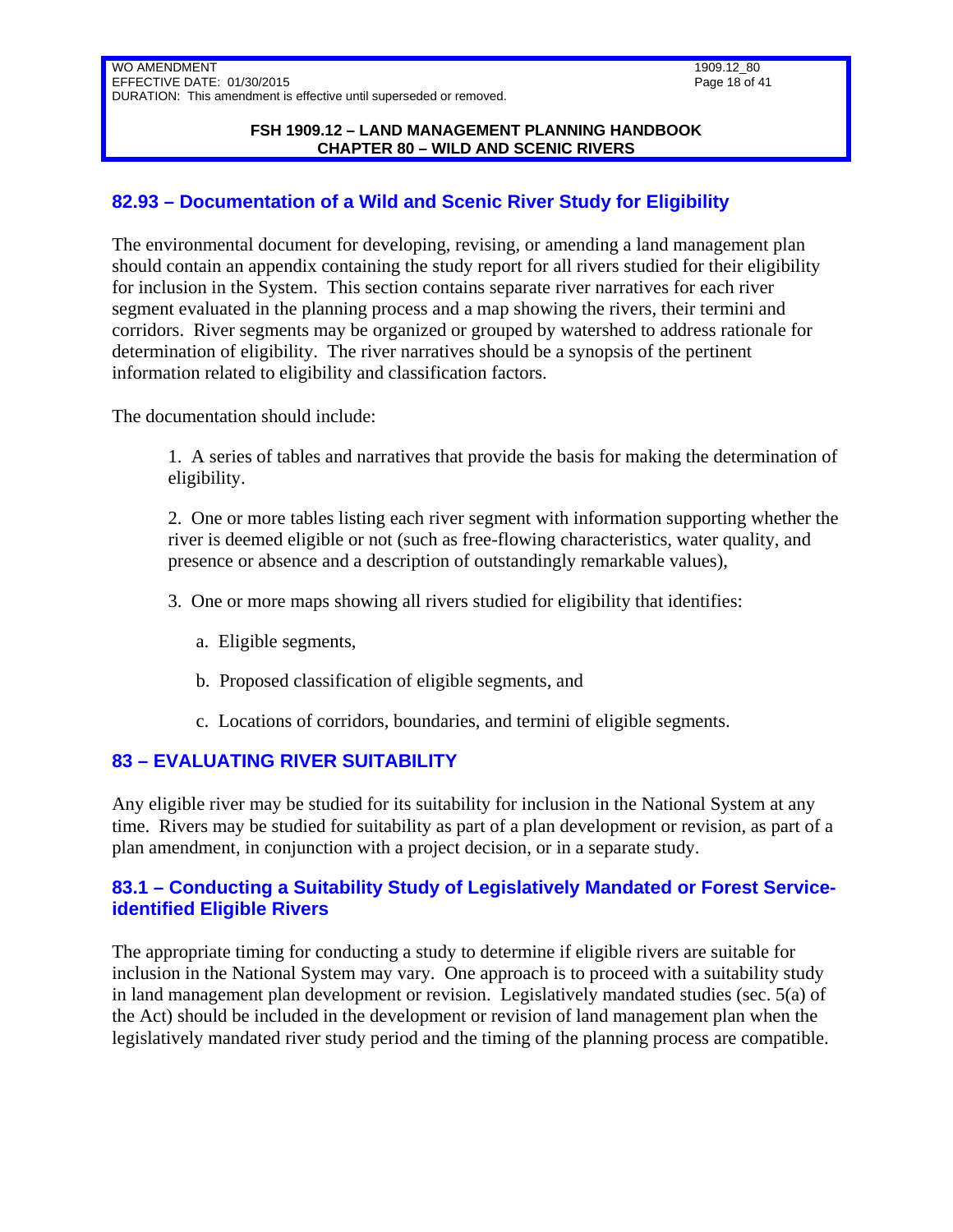### **FSH 1909.12 – LAND MANAGEMENT PLANNING HANDBOOK CHAPTER 80 – WILD AND SCENIC RIVERS**

Another approach is to conduct a suitability study after approval of the land management plan or revision, sometimes in response to a project proposal that could potentially affect the river's eligibility. This study type would usually result in a plan amendment because the results of the study would likely mean changes either in plan components or where plan components apply.

If a proposed project has the potential to adversely affect the free-flow or outstandingly remarkable values of any river that has previously been determined to be eligible, the Responsible Official should study the suitability of that river for inclusion in the National System before approving the project. If the river is found suitable, then the proposed project must maintain free-flow and protect the outstandingly remarkable values (sec. 84).

## <span id="page-18-0"></span>**83.11 – Past Suitability Studies**

River segments previously determined to be not suitable through a Federal agency planning process do not need to be restudied except at the discretion of the Responsible Official for applicable changed circumstances (see sec. 82.4). River segments previously found suitable through earlier study but not yet congressionally designated do not need to be reevaluated unless changed circumstances warrant consideration of a change in river status.

# <span id="page-18-1"></span>**83.12 – Joint Suitability Study**

Where a Forest Service-identified eligible study river (sec.  $5(d)(1)$ ) touches only a small part of National Forest System lands, the lead responsibility for studying the river should rest with either another Federal agency or the State depending on who has jurisdiction over the largest proportion of the lands involved. In this situation, the Responsible Official should contact the agency with the appropriate jurisdiction to determine if or when they plan to study the river. Invite the agency or State to participate in a joint study of the river either as part of the land management planning process or as a separate study report.

If the responsible agency or State declines to study the river, or if its study schedule does not coincide with the Forest Service land management planning process, maintain interim protection measures for the river and adjacent lands of the river segment(s) on National Forest System lands (sec. 84.3).

Proceed to assess the segment's suitability on its own merits where the river segment that extends into the National Forest System lands would make a viable addition to the National Wild and Scenic Rivers System without the remainder of the river.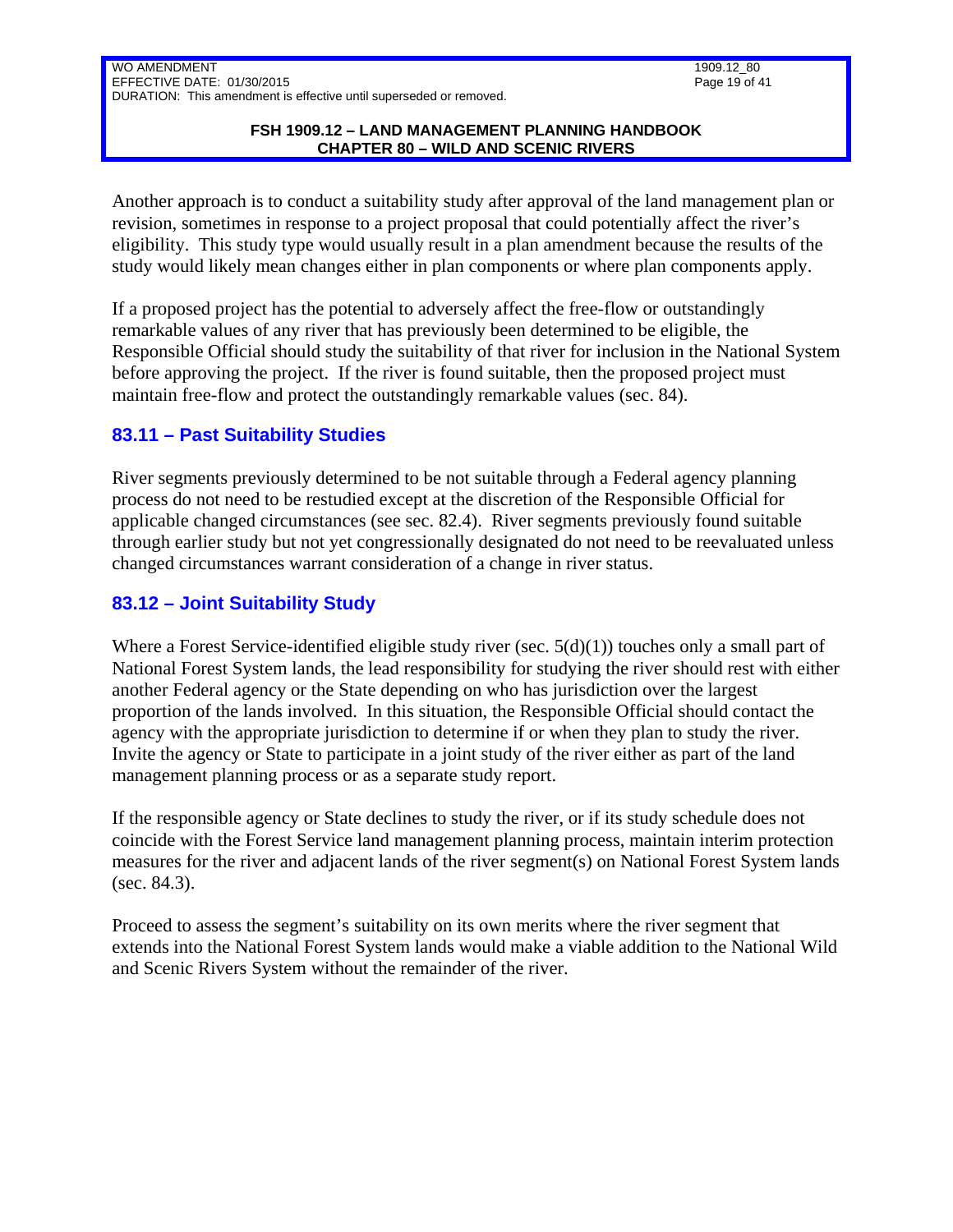## <span id="page-19-0"></span>**83.2 Objective of the Suitability Study**

A suitability study provides the basis for determining which eligible rivers or river segments should be recommended to Congress as potential additions to the National System. The content of a suitability study is described in section 83.3 of this Handbook. A suitability study will address these questions:

1. Should the river's free-flowing character, water quality, and outstandingly remarkable values be protected, or are one or more other uses important enough to warrant doing otherwise?

2. Will the river's free-flowing character, water quality, and outstandingly remarkable values be protected through designation?

- 3. Will the benefits of designation exceed the benefits of nondesignation?
- 4. Is designation the best method for protecting the river corridor?

5. Is there a demonstrated commitment to protect the river by any non-Federal entities that may be partially responsible for implementing protective management?

In the process of considering these questions, the Interdisciplinary Team should apply the study requirements in section 83.21 of this Handbook to reach a suitability determination. The preliminary segmentation and classification of an eligible river should be reviewed and adjusted as appropriate in any suitability study of that river.

### <span id="page-19-1"></span>**83.21 – Criteria for Determining Suitability**

As provided in sections 4(a) and 5(c) of the Wild and Scenic Rivers Act, the following study requirements serve as the basis for the suitability determination for each eligible river. Items 1-7 must be evaluated and documented. Items 8-13 may also be evaluated and documented, if applicable:

1. Characteristics that do or do not make the area (the corridor) a worthy addition to the National System.

2. The current status of land ownership and use in the area.

3. The reasonably foreseeable potential uses of the land and water that would be enhanced, foreclosed, or curtailed if the area were included in the National System.

4. The Federal agency that will administer the area should it be added to the National System.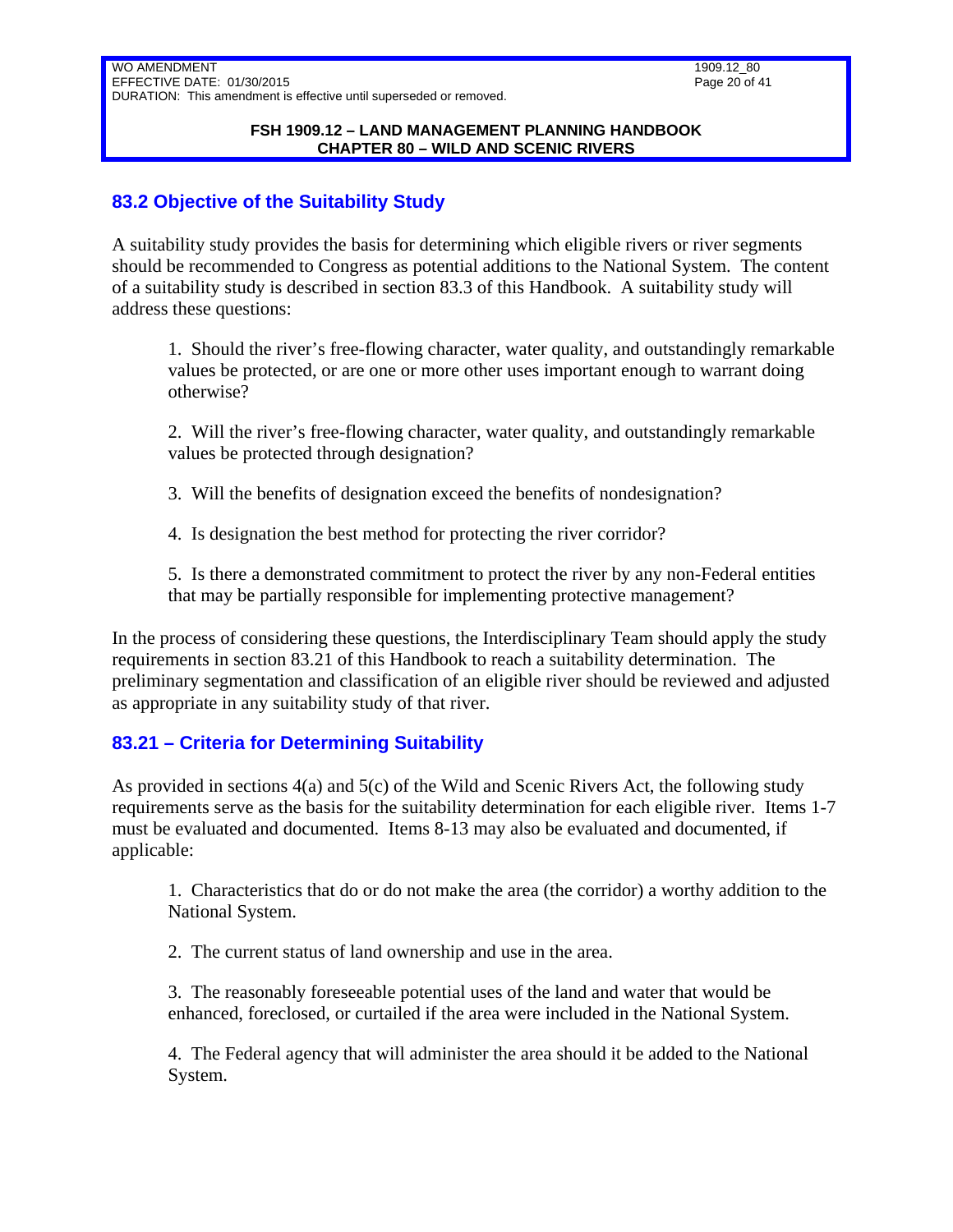5. The extent to which the agency proposes that administration of the river, including the costs thereof, be shared by State and local agencies.

6. The need for, and cost to the United States of, acquiring lands and interests in lands and administering the area should it be added to the National System.

7. A determination of the degree to which the State or its political subdivisions might participate in the preservation and administration of the river should it be proposed for inclusion in the National System.

8. The adequacy of local zoning and other land use controls in protecting the river's outstandingly remarkable values by preventing incompatible development.

9. The State or local government's ability to manage and protect the outstandingly remarkable values on non-Federal lands. This factor requires an evaluation of the river protection mechanisms available through the authority of State and local governments. Such mechanisms may include, for example, State-wide programs related to population growth management, vegetation management, water quantity or quality, or protection of river-related values such as open space and historic areas.

10. The consistency of designation with other agency plans, programs, or policies, and with meeting regional objectives. Designation may help or impede the goals of Tribal governments, or other Federal, State, or local agencies. For example, designation of a river may contribute to State or regional protection objectives for fish and wildlife resources. Similarly, adding a river that includes a limited recreation activity or setting to the National System may help meet State-wide recreation goals for that activity or setting. Designation might, however, limit irrigation and/or flood control measures in a manner inconsistent with regional socioeconomic goals.

11. Support or opposition to designation. Assessment of this factor will define the political context. The interest in designation or nondesignation by other Federal agencies; State, local and Tribal governments; national and local publics; and the State's Congressional delegation should be considered.

12. The river's contribution to river system or basin integrity. This factor reflects the benefits of a "systems" approach. For example, expanding the designated portion of a river in the National System or developing a legislative proposal for an entire river system (headwaters to mouth) or watershed could contribute to river system integrity. Numerous benefits may result from managing an entire river or watershed, including the ability to design a holistic protection strategy in partnership with other agencies and the public.

13. The potential for water resources development. The intent of the Act is to preserve selected rivers in free-flowing condition and to protect their immediate environments.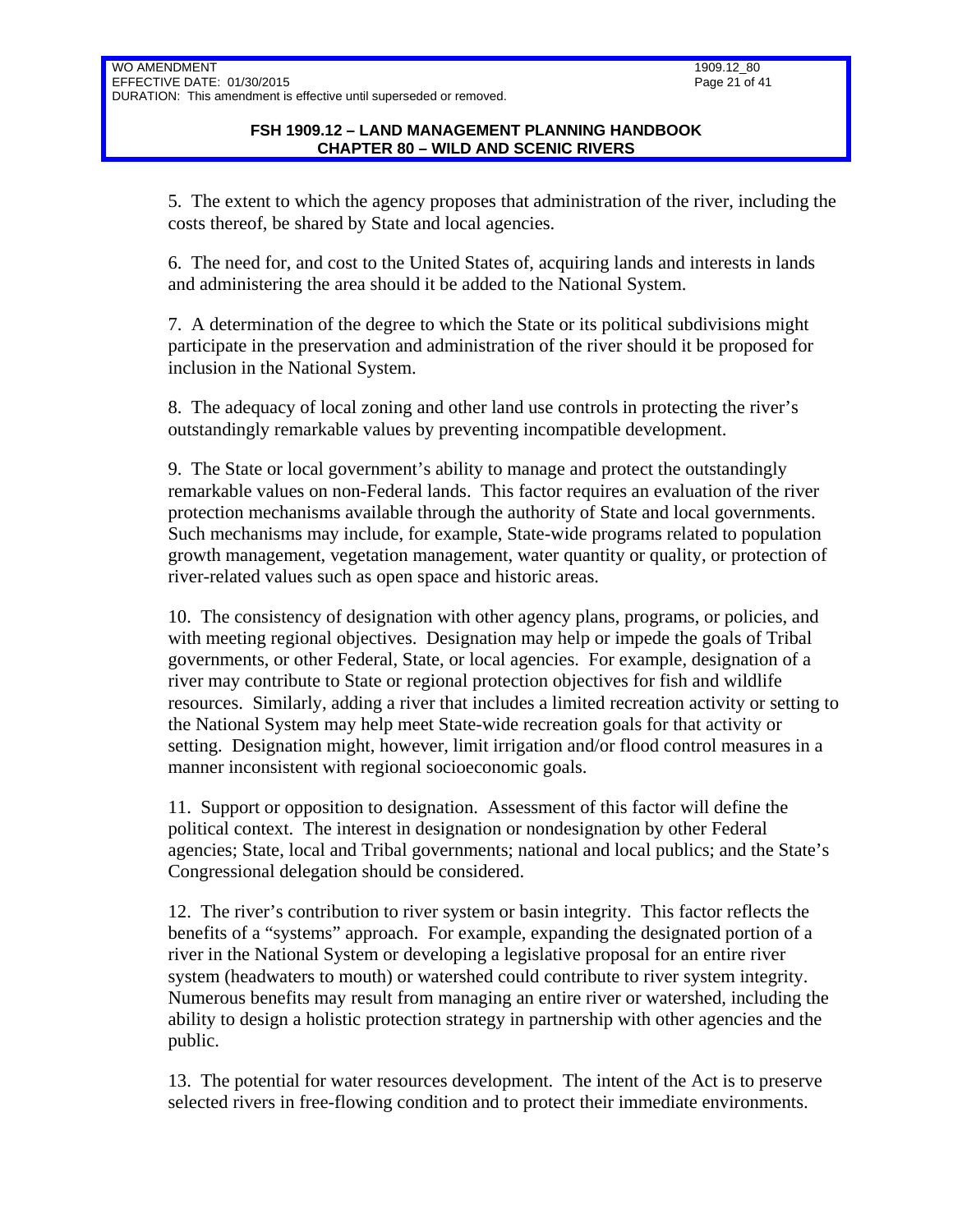Designation will limit development of water resources projects as diverse as irrigation and flood control measures, hydropower facilities, dredging, diversion, and channelization. Describe specific or types of projects that may be foreclosed by designation of the segment as suitable and the implications for future water resource needs. The description may include discussion of alternative water resources projects or project sites (outside a river segment being considered), or modified projects, that may be considered if a river is recommended for designation.

The interdisciplinary study team may identify and consider additional suitability factors as directed by the Responsible Official.

# <span id="page-21-0"></span>**83.3 – Findings and Documentation of River Suitability**

A detailed study report must be prepared for all legislatively mandated study rivers under section 5(a) of the Act, and for all other rivers identified by the Forest Service as eligible for inclusion in the National System (sec.  $5(d)(1)$  of the Act). The purpose of the study report is to document the Forest Service's analysis and conclusions on the suitability of legislatively mandated and Forest Service-identified rivers for designation as components of the National System.

When the suitability study is complete, the outcome will be a finding by the Responsible Official in the applicable decision document for each eligible river evaluated as to whether or not the river is suitable for inclusion in the Wild and Scenic River System. This finding should clearly demonstrate the reasons for or against recommending an individual river or river segment to Congress.

The Interdisciplinary Team shall provide documentation for the determination in the river study report. For rivers found suitable the report must also identify the classification of each segment in the river. A river found suitable for inclusion in the National System is a river that the Forest Service will recommend or has recommended for inclusion in the System. A river that is determined to be not suitable for inclusion is also determined to no longer be eligible, and interim protection measures (sec. 84) would no longer apply.

To meet the requirements of NEPA, Council on Environmental Quality (CEQ) regulations (40 CFR parts 1500-1508, FSM 1950, and FSH 1909.15), the river study report must be contained in an environmental analysis document. To reduce duplication and paperwork, the study report may be combined with the applicable NEPA environmental analysis in one document (FSH 1909.15, ch. 10, sec. 11.32a). The combined document needs to meet the content and format requirements of both the study report and CEQ regulations.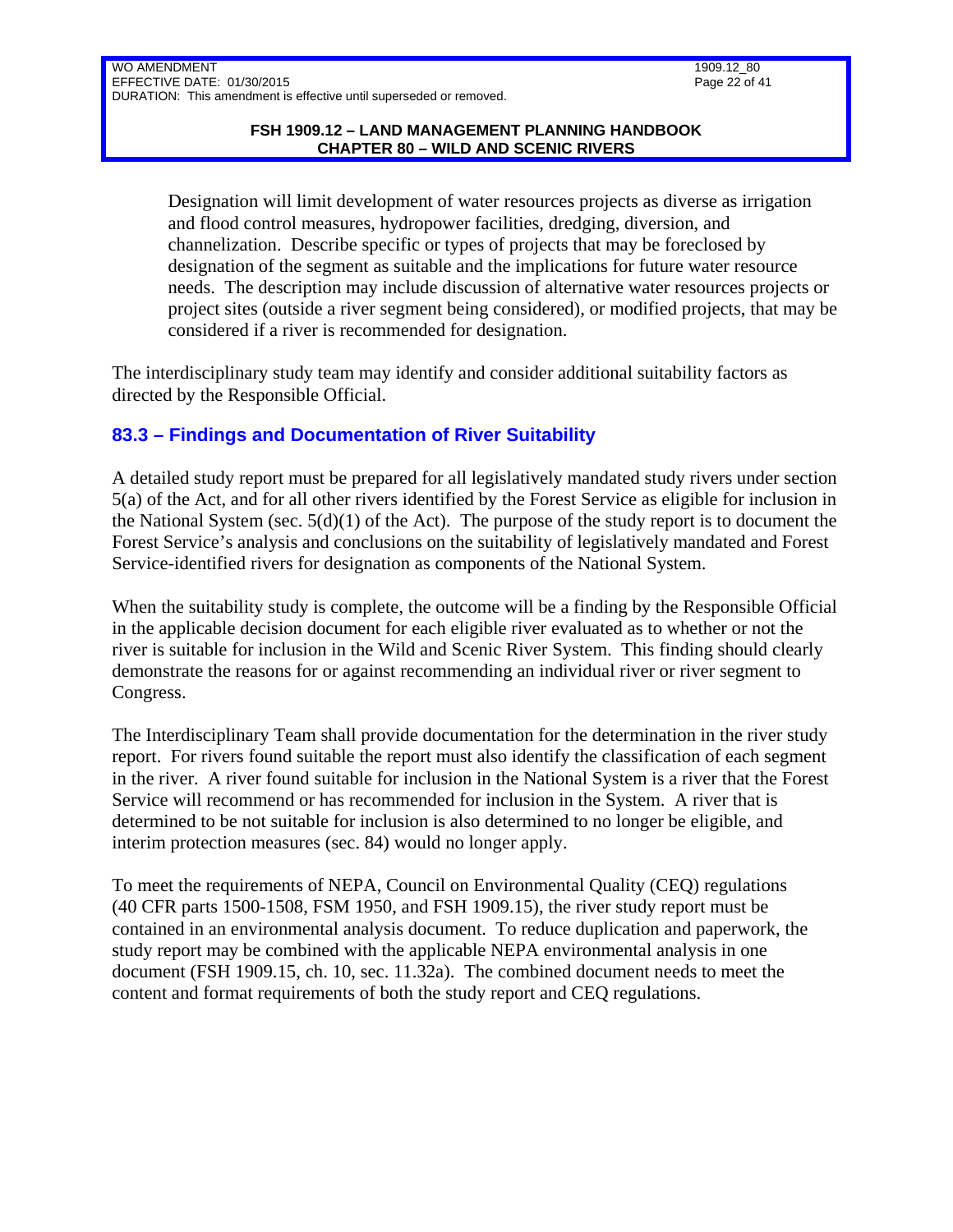## <span id="page-22-0"></span>**83.31 – Documentation of River Suitability with Development or Revision of a Land Management Plan**

When a wild and scenic river suitability study is conducted during the development or revision of a land management plan, the accompanying environmental impact statement should describe the existing conditions and likely environmental consequences for the identified river values and other resource activities should the river be added or not added to the National System. The study report (secs. 83.2 and 83.21) should be included in an appendix to the environmental impact statement. Either the environmental impact statement or the study contained in the appendix should include the content described in 83.32a through 83.32h for each river being studied for suitability. The appendix should include detailed maps showing the river segments studied for suitability, their termini, corridors, and proposed classification.

## <span id="page-22-1"></span>**83.32 – Documentation of River Suitability as Separate Study outside of Plan Development or Revision**

When a Forest Service-identified wild and scenic river suitability study is not conducted during revision of the land management plan, or when Congress legislatively mandates a study with a due date not compatible with land management plan revision, a combined study report and applicable environmental analysis document shall be prepared. (See FSH 1909.15 to determine the applicable environmental analysis documentation.)

The study must meet specific statutory requirements (sec. 83.2) and make a determination if the river is suitable for designation or not suitable and thus ineligible for designation. See FSH 1909.15 to determine the applicable NEPA analysis documentation. This study is limited to the eligible rivers evaluated for suitability.

Where a plan area contains more than one river previously identified as eligible or a river identified by Congress for study, the Responsible Official may combine study of such rivers into a comprehensive study report for all of these rivers as long as this approach meets Congressionally mandated deadlines and specific statutory requirements for any legislatively mandated study rivers (sec. 83.2). A combined study report and environmental analysis document covering more than one river, such as a forest, grassland, prairie, or other comparable Administrative Unit-wide study report, should follow the same content requirements as those for an individual river.

The USDA-USDI Guidelines describe the way in which the required information should be presented in the suitability study report. The following document sections and chapters should be included in the combined study report and NEPA analysis document:

- 1. Summary
- 2. Table of Contents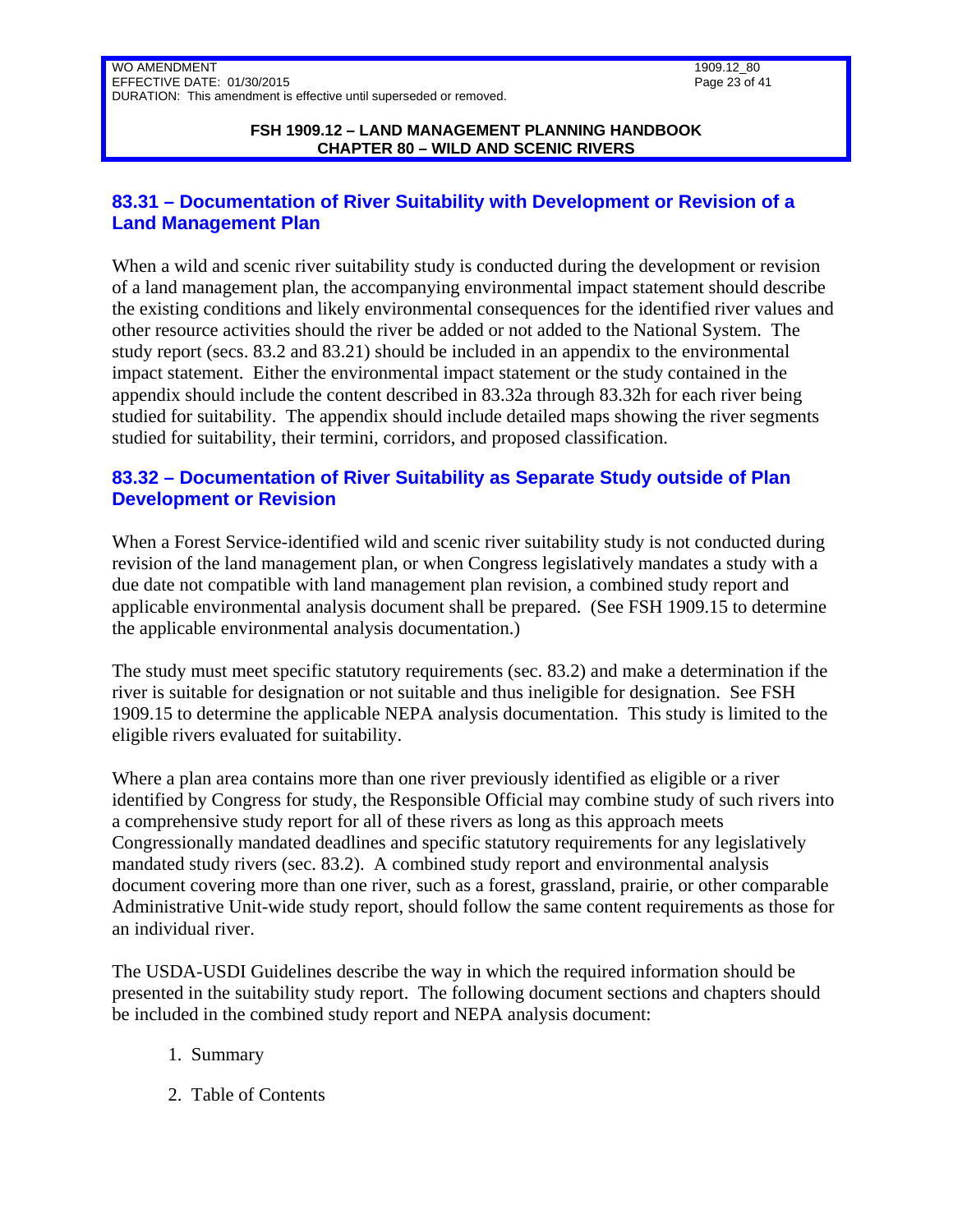#### **FSH 1909.12 – LAND MANAGEMENT PLANNING HANDBOOK CHAPTER 80 – WILD AND SCENIC RIVERS**

- 3. Chapter I: Purpose and Need for Action
- 4. Chapter II: Description of Area
- 5. Chapter III: Findings of Eligibility and Classification
- 6. Chapter IV: Alternatives Including the Proposed Action
- 7. Chapter V: Environmental Consequences
- 8. Chapter VI: Distribution of the Report
- 9. Chapter VII: List of Preparers
- 10. Appendix

The following sections (sections 83.32a-83.32h of this Handbook) describe the objective and suggested content of each chapter and the appendix.

### <span id="page-23-0"></span>**83.32a – Purpose and Need for Action (Chapter I)**

This section of the document should state what is being proposed (the proposed action) and why (the purpose and need for the proposal). The proposed action is typically to study a river to determine suitability for potential inclusion in the National System. In cases where a Forest, Grassland, Prairie, or other comparable Administrative Unit has a specific proposal, the proposed action may be a suitability recommendation for specific rivers or river segments by classification. This section of the report should do the following:

1. State the purpose and need for the proposal, which is the underlying objective of the proposed action.

2. Explain why the proposed action is needed, citing the intent of the Wild and Scenic Rivers Act to protect the study river's free-flowing character, water quality, and outstandingly remarkable values.

3. Describe the programmatic, as opposed to site-specific, nature of the combined study report and environmental analysis document.

4. Explain the roles of the Forest Service, Secretary of Agriculture, cooperating agencies, and Congress in the study process.

5. Indicate whether the river study was conducted in response to Congressional direction (sec. 5(a) of the Act) or through a Forest Service land management planning process (sec.  $5(d)(1)$ ).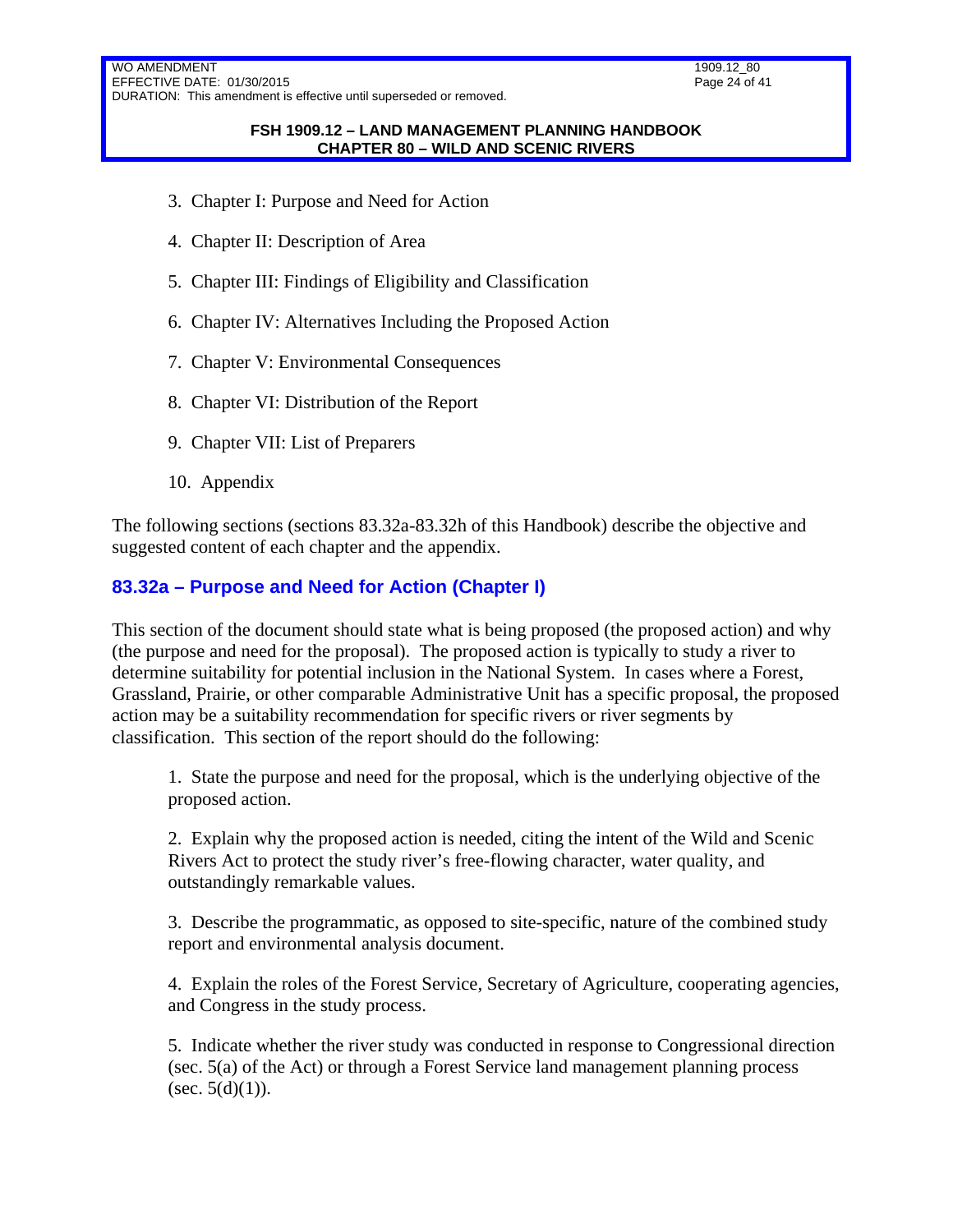6. Explain the concept of a combined study report and environmental analysis document.

7. Describe the nature of proposed changes to the land management plan as part of the proposed action.

## <span id="page-24-0"></span>**83.32b – Description of Area (Chapter II)**

This chapter is an overall description of the river corridor and the surrounding area. Provide the status of landownership and use in the area, a brief description of the regional setting, and clear and detailed maps and illustrations that show the area covered by the report. Describe with reasonable specificity any potential developments such as water resource projects, roads, or private land use conversions.

## <span id="page-24-1"></span>**83.32c – Findings of Eligibility and Classification (Chapter III)**

This chapter should summarize the eligibility determination of each river to provide a clear and concise description of the river and its immediate environment. The section should focus on the river's free-flowing character and outstandingly remarkable values, and describe the unique, rare, or exemplary nature of the river's values (sec. 82.7). The description of river values should enable people who have never seen the river to determine that the river has outstanding values that may be worthy of protection.

Potential classification should be based on the situation existing at the time of the study. It should not anticipate expected development or other changes along the river corridor; considering possible future changes is an aspect of evaluating suitability documented in chapters IV and V. The criteria listed in the USDA-USDI Guidelines are presented in section 82.8 of this Handbook, exhibit 01.

### <span id="page-24-2"></span>**83.32d – Alternatives Including the Proposed Action (Chapter IV)**

The suitability of the river for designation should be evaluated with alternatives. An analysis of the existing situation provides the foundation for alternative development. The impacts of continuing present trends and uses should be identified to help formulate reasonable alternatives. The no-action alternative assumes current management of each river as directed by the current land management plan. Other alternatives must reflect pertinent issues and opportunities while meeting the purpose and need of the proposal to some extent.

The type and range of alternatives to consider will vary depending on the affected environment, issues, and opportunities associated with each specific river. However, every study report and environmental analysis document must present an array of alternatives broad enough to encompass all reasonable proposals for use of the river area. Each alternative should be clear as to whether the river segment is found suitable or not suitable, and whether interim protection measures will apply or not. Each alternative should identify the plan components that would be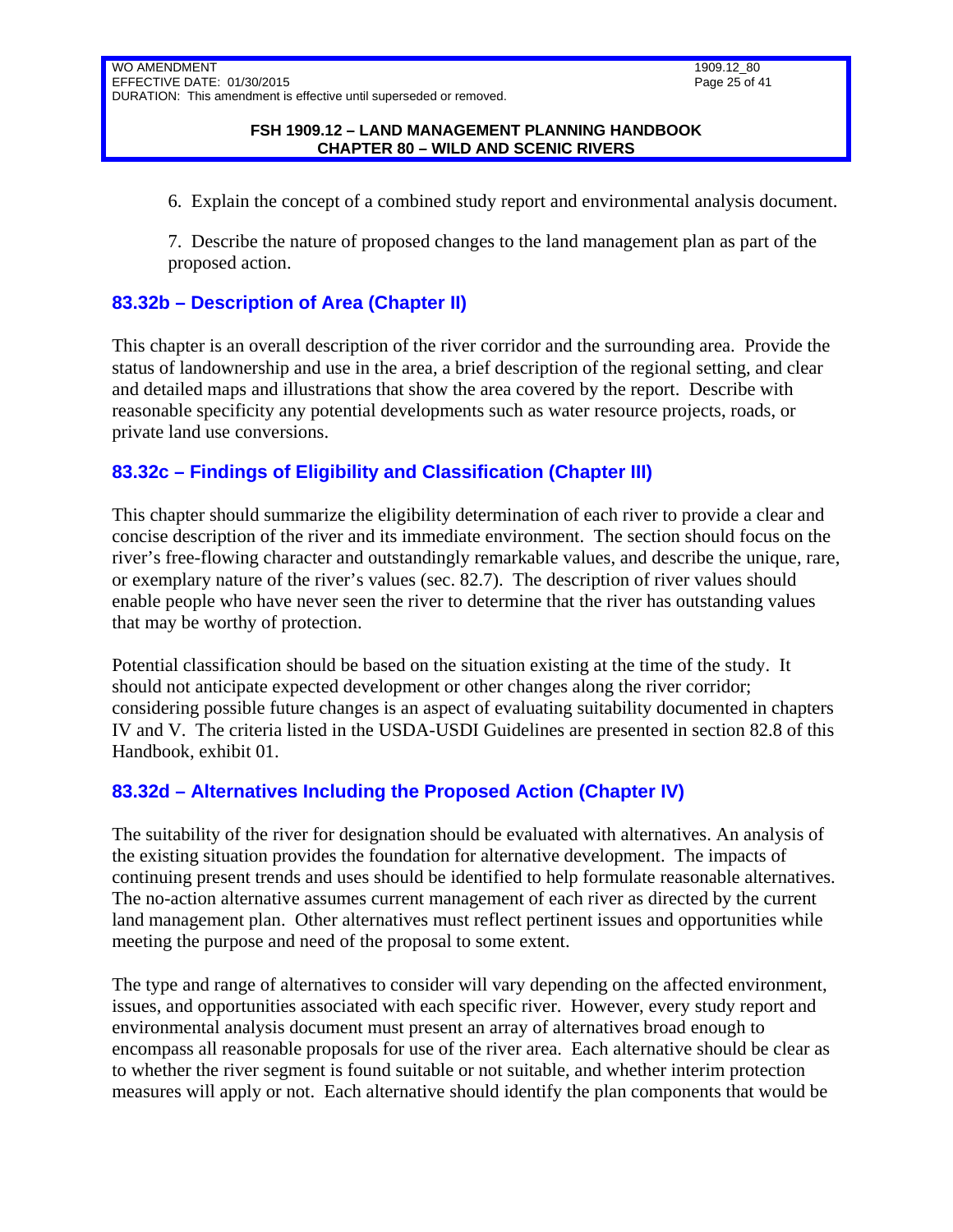added, removed, or modified. If the emphasis of an alternative is to protect the outstandingly remarkable values by means other than designation, include in that alternative any plan components needed to do so.

Study reports generally include the following types of alternatives:

1. The no action alternative, which maintains current management; this alternative is required.

2. An alternative in which all eligible segments are found suitable and are recommended for Congressional designation.

3. An alternative in which some eligible segments are found suitable and are recommended for Congressional designation, while other eligible segments are found not suitable. This type of alternative may also include a recommendation to designate eligible segment(s) at a less restrictive classification (for example, scenic to recreational) to allow a specific resource activity.

4. An alternative in which no eligible segments are found suitable and in which protection of river values in eligible segments will be by means other than Congressional designation. This type of alternative could also conclude that all or part of the river is not suitable for designation and no longer needs interim protection measures.

5 An alternative in which no eligible river segments are found suitable for designation.

# <span id="page-25-0"></span>**83.32e – Environmental Consequences (Chapter V)**

This chapter presents, by alternative, the reasonably foreseeable potential uses of the land and water that would be enhanced, foreclosed, or curtailed. The chapter describes the effects of changes in plan components and designation status of the river. This includes the type of projects that might occur in the area for each alternative and the potential outcomes that could happen. Discussions should include general reasons for acquisition of land or interest in land as well as the effect of these acquisitions. The analysis should also include an estimate of the kinds and amounts of public use that can be accommodated without long-term or irreversible impacts on the values of the river area. The information in this chapter will provide the basis for a management plan should Congressional designation of the river corridor occur. Refer to section 83.1 of this Handbook for additional guidance on suitability studies.

# <span id="page-25-1"></span>**83.32f – Distribution of the Report (Chapter VI)**

Follow the guidance in FSH 1909.15 for the preparation of this chapter.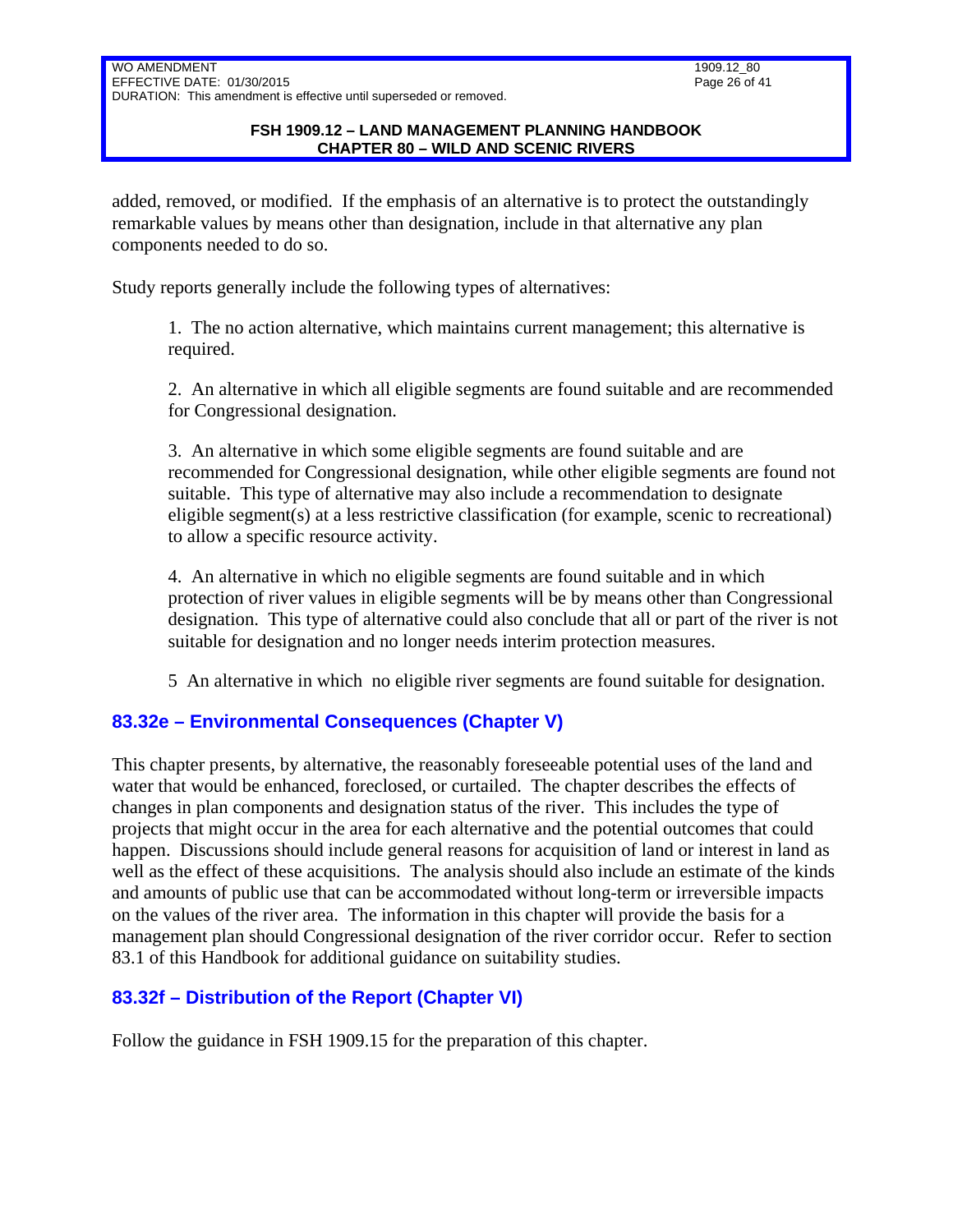1909.12\_80 Page 27 of 41

#### **FSH 1909.12 – LAND MANAGEMENT PLANNING HANDBOOK CHAPTER 80 – WILD AND SCENIC RIVERS**

## <span id="page-26-0"></span>**83.32g – List of Preparers (Chapter VII)**

<span id="page-26-1"></span>Follow the guidance in FSH 1909.15 for the preparation of this chapter.

### **83.32h – Appendix**

<span id="page-26-2"></span>Follow the guidance in FSH 1909.15, chapter 20 for the preparation of this chapter.

## **84 – INTERIM MANAGEMENT OF ELIGIBLE OR SUITABLE RIVERS**

Rivers legislatively mandated for study (sec. 5(a) of the Act), and other rivers the Forest Service determines to be eligible or suitable for inclusion in the National System (sec  $5(d)(1)$  of the Act), must have certain interim protection measures. These protection measures apply until a decision is made on the future use of the river and adjacent lands through an Act of Congress or a determination that the river is not suitable. Along with the interim protection measures provided in section 84.3 of this Handbook, additional statutory, regulatory, or policy requirements may apply if the study river is located within a wilderness area or other designated area (FSM 2354.42e).

### <span id="page-26-3"></span>**84.1 – Management Direction for Legislatively Mandated Study Rivers**

Legislatively mandated study rivers (as defined in sec.  $5(a)$  of the Act) are afforded statutory protection under the Act, including the requirements in section 7(b), water resources projects; section 8(b), land disposition; section 9(b), mining and mineral leasing; and section  $12(a)$ , management policies.

For all legislatively mandated study rivers, classification identified by Congress must be maintained until Congress receives the study report and during the protection period specified in the Act, even if the study report recommends managing the river at a less restrictive class (such as from wild to scenic or scenic to recreational).

In addition, interim protection measures must be applied to Forest Service-identified Study Rivers as described in section 84.3 of this Handbook.

### <span id="page-26-4"></span>**84.2 – Management Direction for Forest Service-identified Study Rivers**

The planning rule at 36 CFR 219.10 provides for interim management of Forest Serviceidentified eligible or suitable rivers or segments, to protect their values prior to a congressional decision whether to designate them as part of the National System:

### **(b) The plan must provide plan components, including standards and guidelines, to provide for:**

**…**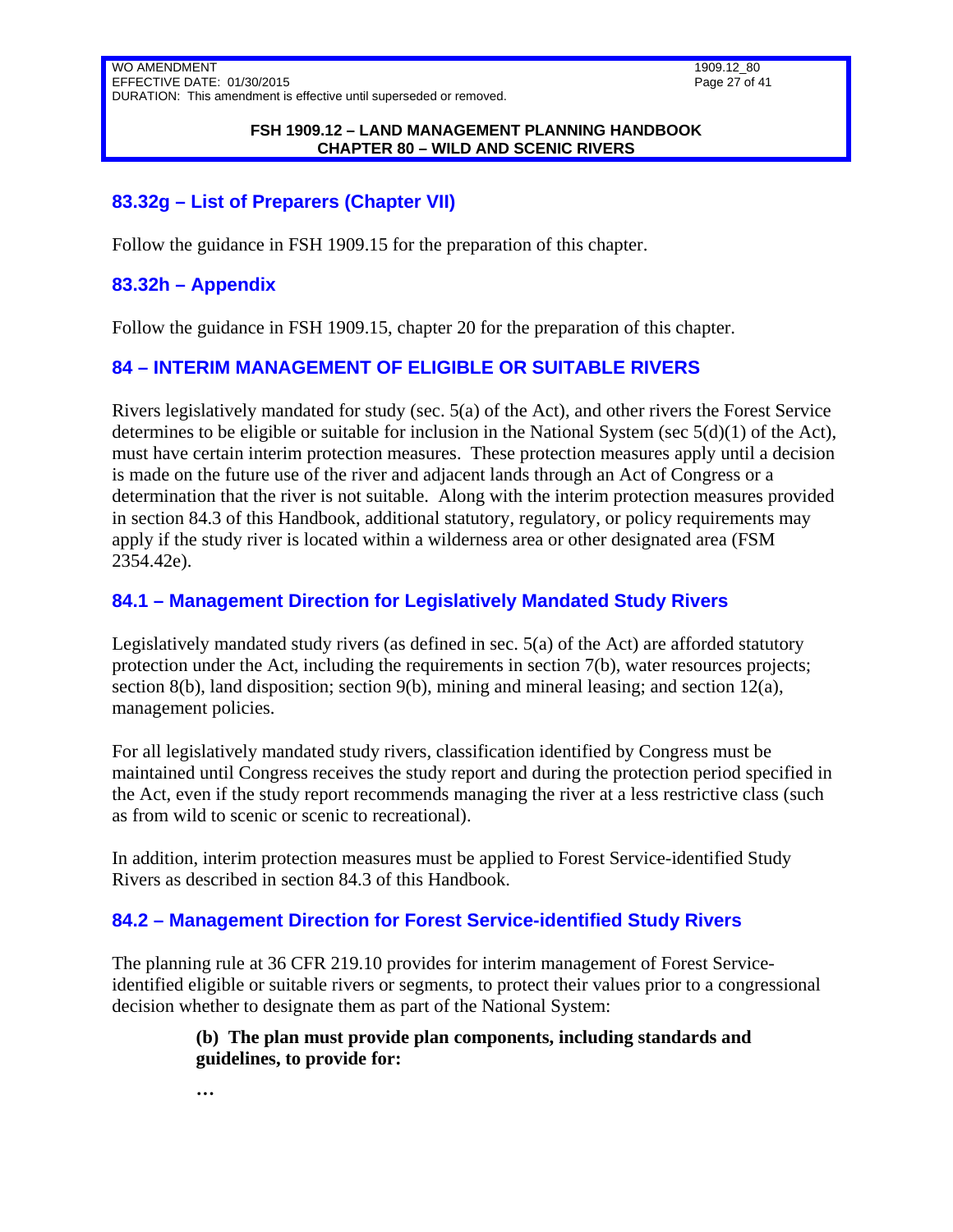**(v) Protection of designated wild and scenic rivers as well as management of rivers found eligible or determined suitable for the National Wild and Scenic River system to protect the values that provide the basis for their suitability for inclusion in the system. (36 CFR 219.10)** 

A Responsible Official may authorize site-specific projects and activities on National Forest System lands within eligible or suitable river corridors only where the project and activities are consistent with all of the following:

1. The free-flowing character of the identified river is not adversely modified by the construction or development of stream impoundments, diversions, or other water resources projects.

2. Outstandingly remarkable values of the identified river area are protected.

3. For all Forest Service-identified study rivers, classification of an eligible river must be maintained as inventoried unless a suitability study is completed that recommends management at a less restrictive classification (such as from wild to scenic or scenic to recreational).

# <span id="page-27-0"></span>**84.3 – Interim Protection Measures for Eligible or Suitable Rivers**

The following protection measures apply to interim management of legislatively mandated study rivers (sec. 5(a) of the Wild and Scenic Rivers Act), and Forest Service-identified eligible or suitable rivers (sec.  $5(d)(1)$  of the Act). Responsible Officials shall apply these measures on National Forest System lands when planning and implementing projects and activities or where the Forest Service holds an interest on non-Federal lands, such as scenic or access easements to protect river values.

This direction applies until a decision is made on the future use of the river and adjacent lands through an Act of Congress or a change in eligibility or suitability status from a future study.

Legislatively mandated study rivers must be protected, as directed in sections 7(b), 8(b), 9(b), and 12(a) of the Act for the period specified in section 7(b). The protection period is 3 years from the date the study report is transmitted to Congress unless a different time period is specified in legislation.

Forest Service-identified eligible and suitable rivers must be protected sufficiently to maintain free flow and outstandingly remarkable values unless a determination of ineligibility or nonsuitability is made. A river determined through a suitability study to be not suitable shall no longer be considered eligible and interim protection measures no longer need to be applied to those rivers.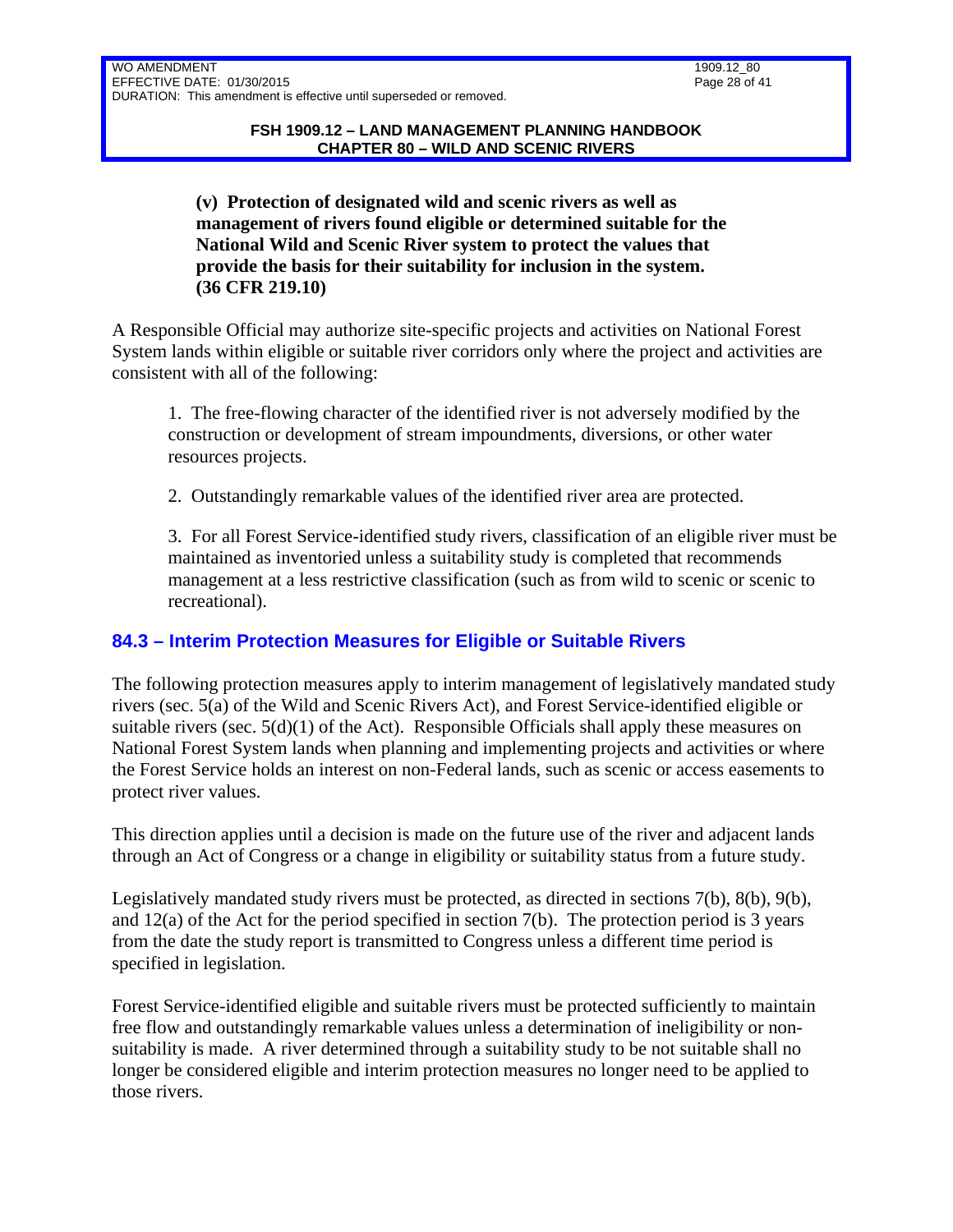### **FSH 1909.12 – LAND MANAGEMENT PLANNING HANDBOOK CHAPTER 80 – WILD AND SCENIC RIVERS**

Results of any suitability study may create a need for a plan amendment. See the review and approval process in section 85 of this Handbook.

A Responsible Official may authorize site-specific projects and activities on National Forest System lands within legislatively mandated study river corridors, or within Forest Serviceidentified eligible or suitable river corridors when the project and activities are consistent with the following interim protection measures (see sec. 84.4 of this Handbook). These interim protection measures apply to all identified eligible and suitable rivers except as described in items 1-3:

1. Water Resources Projects. A water resources projects is defined in 36 CFR part 297 as the construction or development of water supply dams, diversions, flood control works, and other water resources projects that affect the river's free-flowing characteristics.

Wild, Scenic, and Recreational Rivers. For legislatively mandated (sec. 5(a)) study rivers, water resources projects that would have a direct and adverse effect on river values (free-flow, water quality, and outstandingly remarkable values) are prohibited under section 7(b) of the Wild and Scenic Rivers Act.

For Forest Service-identified (sec.  $5(d)(1)$ ) eligible or suitable rivers, water resources projects proposed on these segments are not subject to section 7(b) of the Act; however, these projects shall be analyzed as to their effect on a river's free-flow, water quality, and outstandingly remarkable values, with adverse effects to be prevented to the extent of existing agency authorities (such as special-use authority).

2. Hydroelectric Power Facilities.

Wild, Scenic, and Recreational Rivers. For legislatively mandated rivers, development of hydroelectric power facilities on or directly affecting the study river is not allowed. Section 7(b) of the Act is interpreted as a prohibition of new hydroelectric facilities within the study boundary.

Forest Service-identified eligible rivers are to be protected pending a suitability determination. Forest Service-identified suitable rivers are to be protected for their free-flowing condition, water quality, and outstandingly remarkable values pending a designation by Congress.

- 3. Minerals.
	- a. Wild Rivers.

(1) Locatable Minerals. Subject to valid existing rights, mining claims are prohibited within one-quarter mile of a legislatively mandated study river under section 9(b) of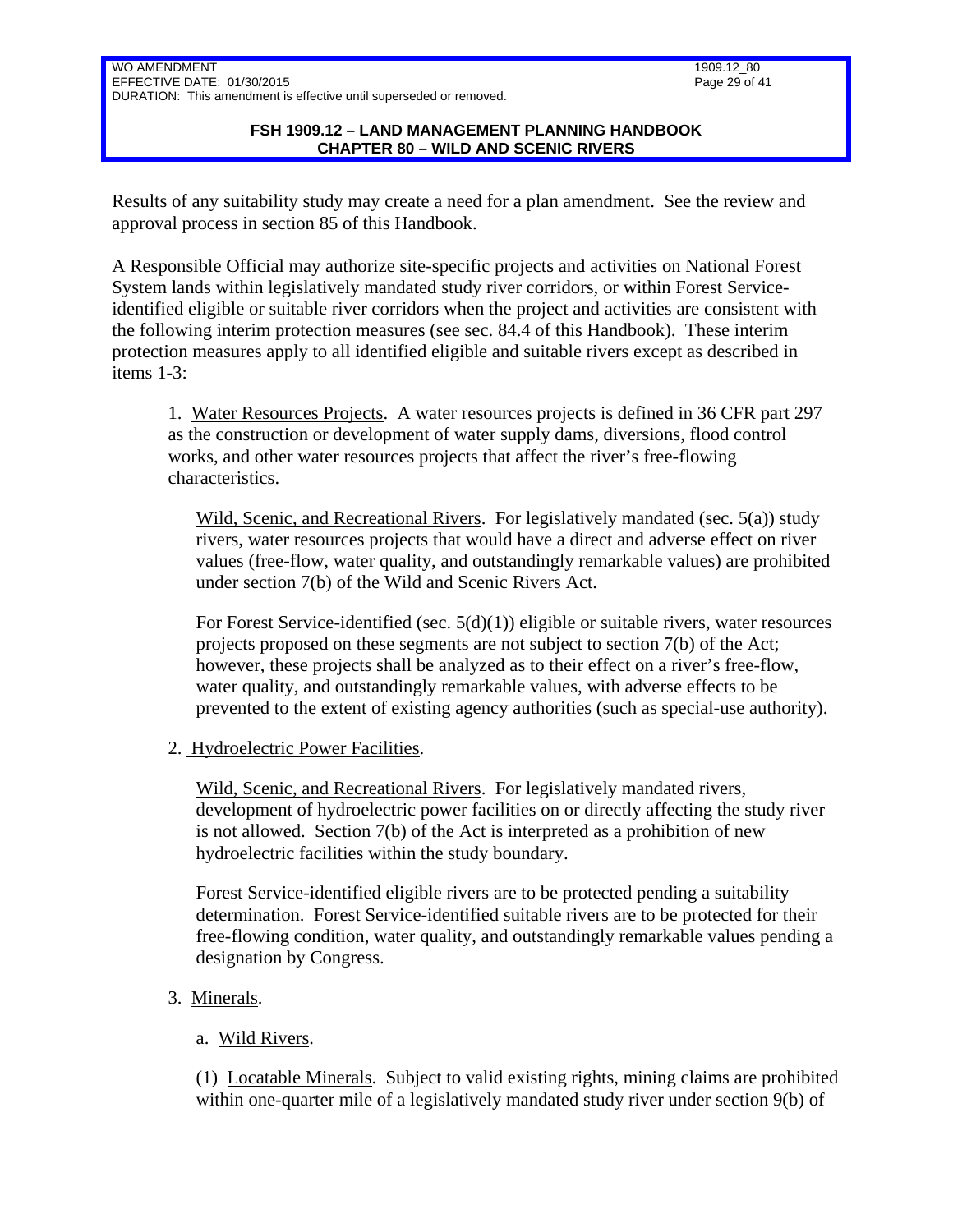the Act. Existing mining activity on a legislatively mandated study river and existing or new mining activity on a Forest Service-identified eligible or suitable river are subject to regulations in 36 CFR part 228 and must be conducted in a manner that minimizes surface disturbance, sedimentation, pollution, and visual impairment.

(2) Leasable Minerals. For all eligible or suitable rivers, leases, licenses, and permits under mineral leasing laws must include conditions necessary to protect the values of the river corridor that make it eligible or suitable for inclusion in the National System.

(3) Saleable Minerals. For all eligible or suitable rivers, disposal of saleable mineral material is prohibited.

### b. Scenic and Recreational Rivers.

(1) Locatable Minerals. Subject to valid existing rights, mining claims are prohibited within one-quarter mile of a legislatively mandated study river under section 9(b) of the Wild and Scenic Rivers Act. Existing mining activity on a legislatively mandated study river and existing or new mining activity on a Forest Service-identified eligible or suitable river are subject to regulations in 36 CFR part 228 and must be conducted in a manner that minimizes surface disturbance, sedimentation, pollution, and visual impairment.

(2) Leasable Minerals. For all eligible or suitable rivers, leases, licenses, and permits under mineral leasing laws must include conditions necessary to protect the values of the river corridor that make it eligible or suitable for inclusion in the National System.

(3) Saleable Minerals. For all eligible or suitable rivers, saleable mineral material disposal is allowed if the values for which the river may be included in the National System are protected.

### 4. Transportation System.

a. Wild Rivers. Roads and railroads are generally not compatible with a wild river classification. Prevent actions related to the road system that would preclude protection of the river as wild. Do not plan roads outside of the corridor that would adversely affect the wild classification. New trail construction should generally be designed for non-motorized uses. However, limited motorized uses that are compatible with identified values and unobtrusive trail bridges may be allowed. New airfields may not be developed.

b. Scenic Rivers. New roads and railroads are permitted to parallel the river for short segments or bridge the river if such construction fully protects river values (including the river's free-flowing character). Bridge crossings and river access are allowed.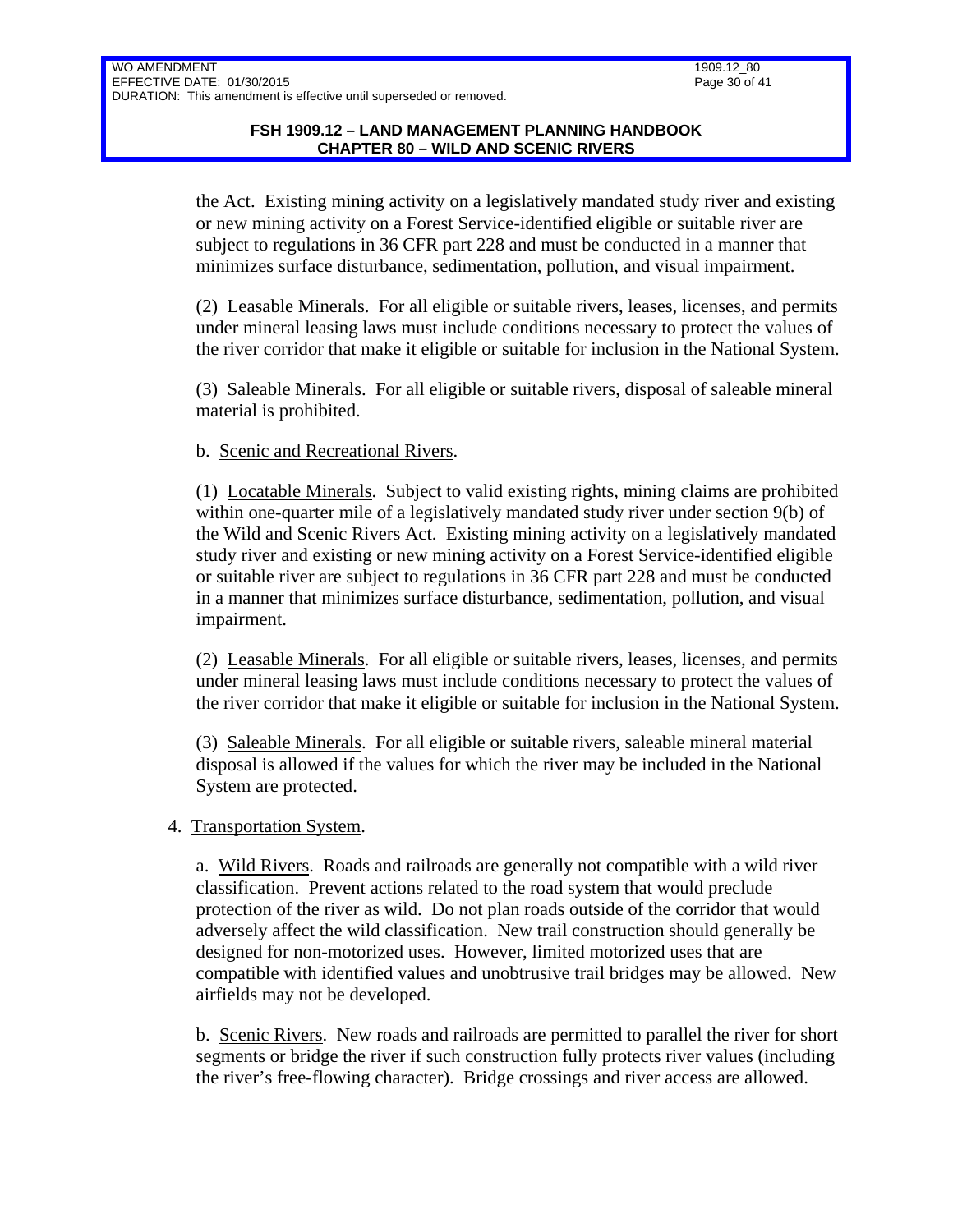New trail construction or airfields must be compatible with and fully protect identified values.

c. Recreational Rivers. New roads and railroads are permitted to parallel the river if such construction fully protects river values (including the river's free-flowing character). Bridge crossings and river access are allowed. New trail construction or airfields must be compatible with and fully protect identified values.

### 5. Utility Proposals.

Wild, Scenic, and Recreational Rivers. New transmission lines such as gas lines, water lines, and similar linear facilities are not compatible and are discouraged. Where no reasonable alternative exists, additional or new facilities should be restricted to existing rights-of-way. Where new rights-of-way would be necessary for a utility line, the proposed project must be evaluated as to its effect on the river's outstandingly remarkable values and classification. Any portion of a utility proposal that has the potential to affect the river's free-flowing character must be evaluated as a water resources project.

### 6. Recreation Development.

a. Wild Rivers. As stated in the USDA-USDI Guidelines, major public-use areas such as large campgrounds, interpretive centers, or administrative headquarters must be located outside the river corridor. Minimum facilities, such as toilets and refuse containers, may be provided if necessary to protect and enhance water quality and other identified river values, while also providing for public recreation uses that do not adversely impact or degrade those values. All facilities must be located and designed to harmonize with the primitive character, natural, and cultural settings of the river corridor. The facilities must protect identified river values including water quality and be screened from view from the river to the extent possible.

b. Scenic Rivers. Public-use facilities such as moderate-size campgrounds, simple sanitation and convenience facilities, public information centers, administrative sites, or river access developments, and so forth are allowed within the river corridor. All facilities must be located and designed to harmonize with their natural and cultural settings, protect identified river values including water quality, and be screened from view from the river to the extent possible.

c. Recreational Rivers. Recreation, administrative, and river access facilities may be located in close proximity to the river. However, recreational classification does not require extensive recreation development. All facilities must be located and designed to harmonize with their natural and cultural settings, protect identified river values including water quality, and be screened from view from the river to the extent possible.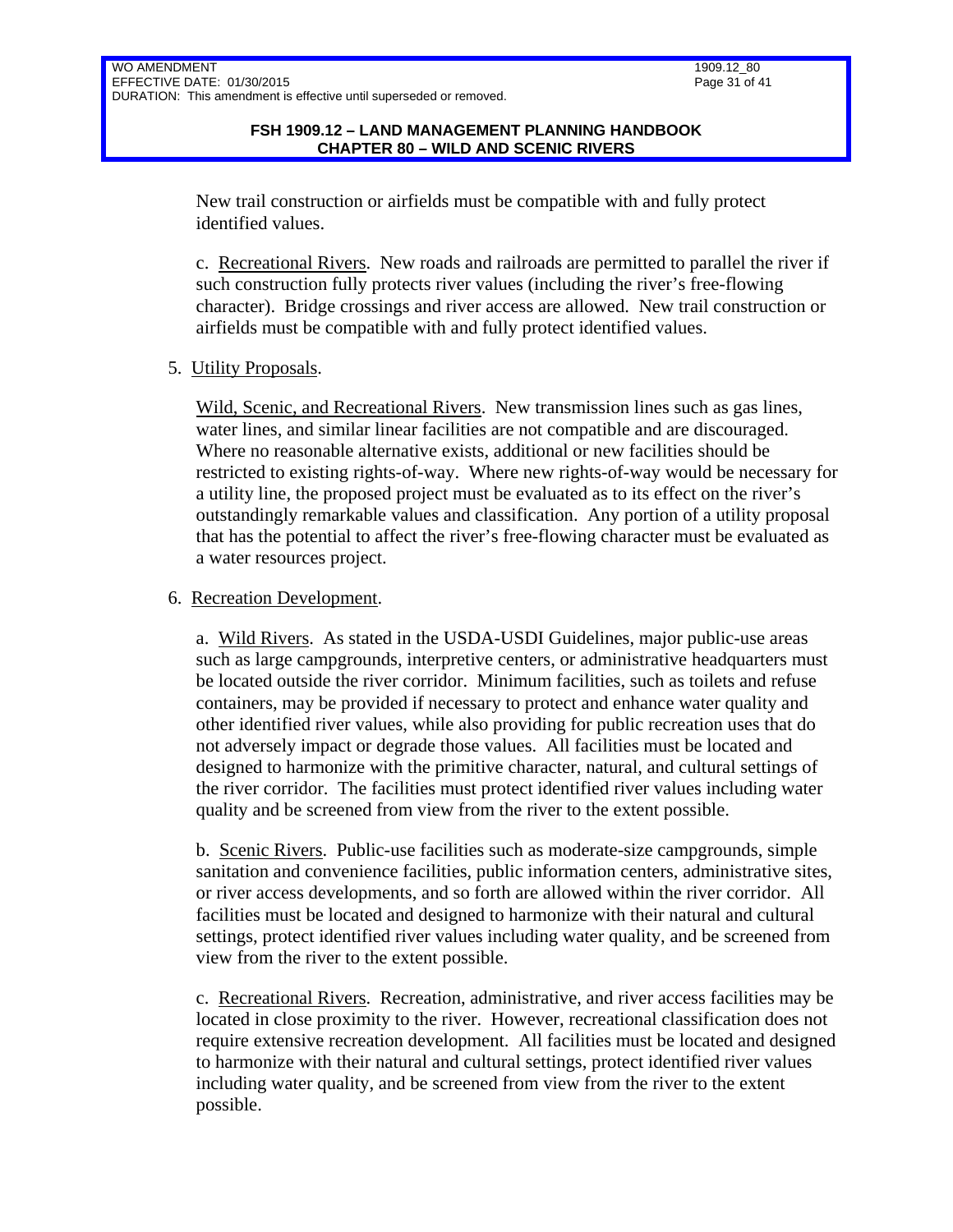### 7. Motorized Travel.

a. Wild Rivers. Motorized travel on land or water may be permitted, but is generally not compatible with this classification. Where motorized travel options are deemed to be necessary, such uses should be carefully defined and impacts mitigated.

b. Scenic and Recreational Rivers. Motorized travel on land or water may be permitted, prohibited, or restricted to protect the river values.

### 8. Wildlife and Fish Projects.

a. Wild Rivers. Construction of minor structures and vegetation management to protect and enhance wildlife and fish habitat should harmonize with the area's essentially primitive character and fully protect identified river values. Any portion of a proposed wildlife or fisheries restoration or enhancement project that has the potential to affect the river's free-flowing character must be evaluated as a water resources project.

b. Scenic Rivers. Construction of structures and vegetation management designed to protect and enhance wildlife and fish habitat should harmonize with the area's largely undeveloped character and fully protect identified river values. Any portion of a wildlife or fisheries restoration or enhancement project that has the potential to affect the free-flowing character must be evaluated as a water resources project.

c. Recreational Rivers. Construction of structures and vegetation management to protect and enhance wildlife and fish habitat should fully protect identified river values. Any portion of a wildlife or fisheries restoration or enhancement project that has the potential to affect the river's free-flowing character must be evaluated as a water resources project.

### 9. Vegetation Management.

a. Wild Rivers. Cutting of trees and other vegetation is not permitted except when needed in association with a primitive recreation experience, to protect users, or to protect identified outstandingly remarkable values. Examples of such exceptions include activities to maintain trails or suppress wildfires. Prescribed fire and wildfires managed to meet resource objectives may be used to restore or maintain habitat for threatened, endangered, or sensitive species or restore the natural range of variability.

b. Scenic and Recreational Rivers. A range of vegetation management and timber harvest practices are allowed, if these practices are designed to protect users, or protect, restore, or enhance the river environment, including the long-term scenic character.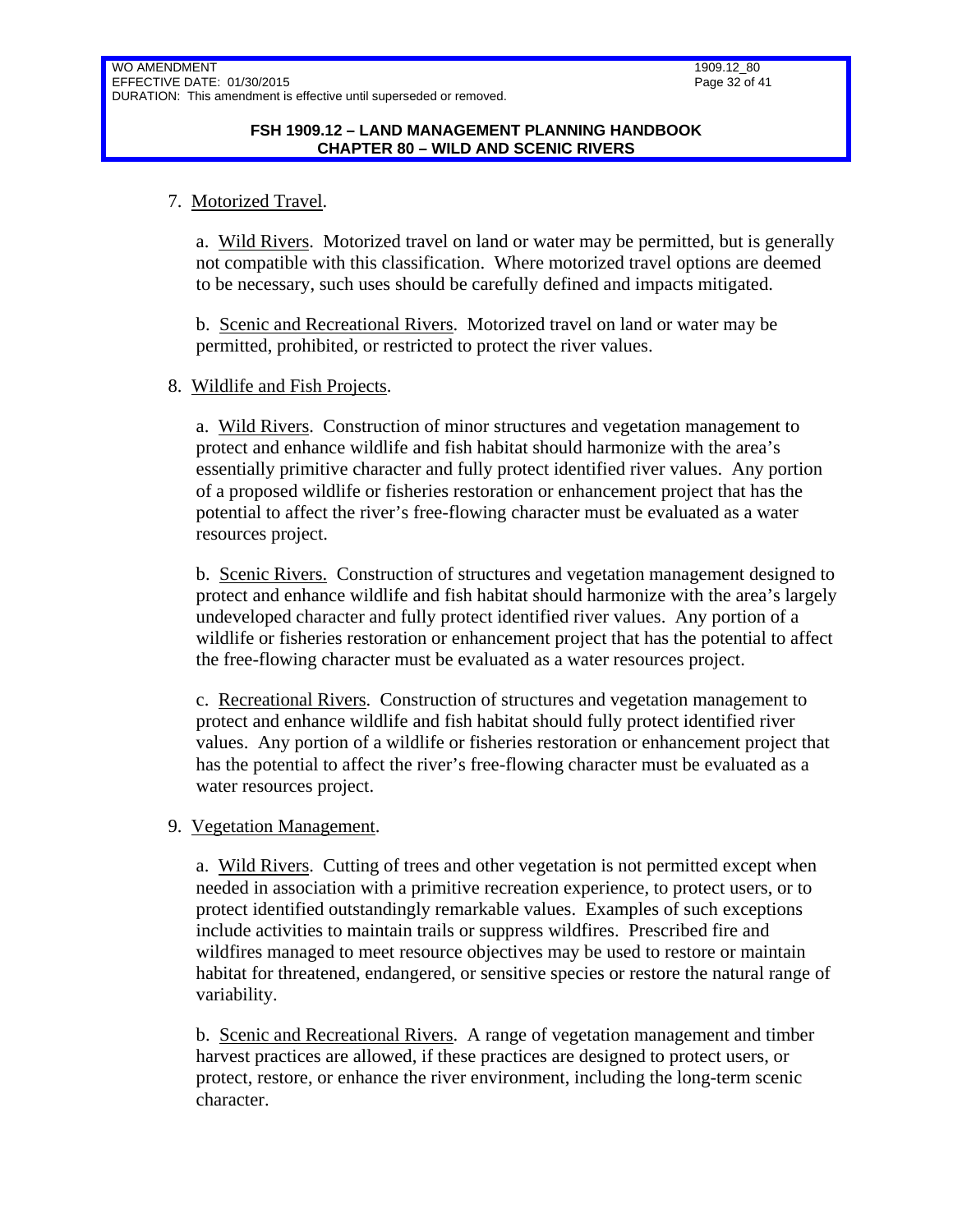### 10. Domestic Livestock Grazing.

a. Wild Rivers. Domestic livestock grazing should be managed to protect identified river values. Existing structures may be maintained. New facilities may be developed to facilitate livestock management so long as they maintain the values for which a river was found eligible or suitable, including the area's essentially primitive character.

b. Scenic Rivers. Domestic livestock grazing should be managed to protect identified river values. Existing structures may be maintained. New facilities may be developed to facilitate livestock management so long as they maintain the values for which a river was found eligible or suitable, including the area's largely undeveloped character.

c. Recreational Rivers. Domestic livestock grazing should be managed to protect identified river values. Existing structures may be maintained. New facilities may be developed to facilitate livestock management so long as they maintain the values for which a river was found eligible or suitable.

## <span id="page-32-0"></span>**84.4 – Interim Protection Measures in Land Management Plan Development or Revision**

For interim management of legislatively mandated study rivers (sec. 5(a)) or of Forest Serviceidentified eligible or suitable rivers (sec.  $5(d)(1)$ ), the set of plan components must meet the intent of the of the interim river protection measures identified in 84.3. Land management plans need not duplicate these interim protection measures as plan components. Responsible officials may meet the intent of the interim measures in 84.3 with any one or a combination of the following methods:

1. The plan may contain a set of plan components applicable to identified eligible or suitable rivers in the plan area that achieve the outcomes of the interim protection measures.

2. The set of plan components developed for other aspects of the plan, such as riparian area plan components, will likely also provide for outcomes for management of eligible and suitable rivers consistent with some parts of the interim protection measures. The Responsible Official should review such plan components, and if needed, develop additional plan components so that the set of plan components applicable to eligible and suitable rivers achieves the full set of outcomes identified in the interim protection measures.

3. Reference all or part of the interim protection measures described in section 84.3 of this Handbook within a plan component.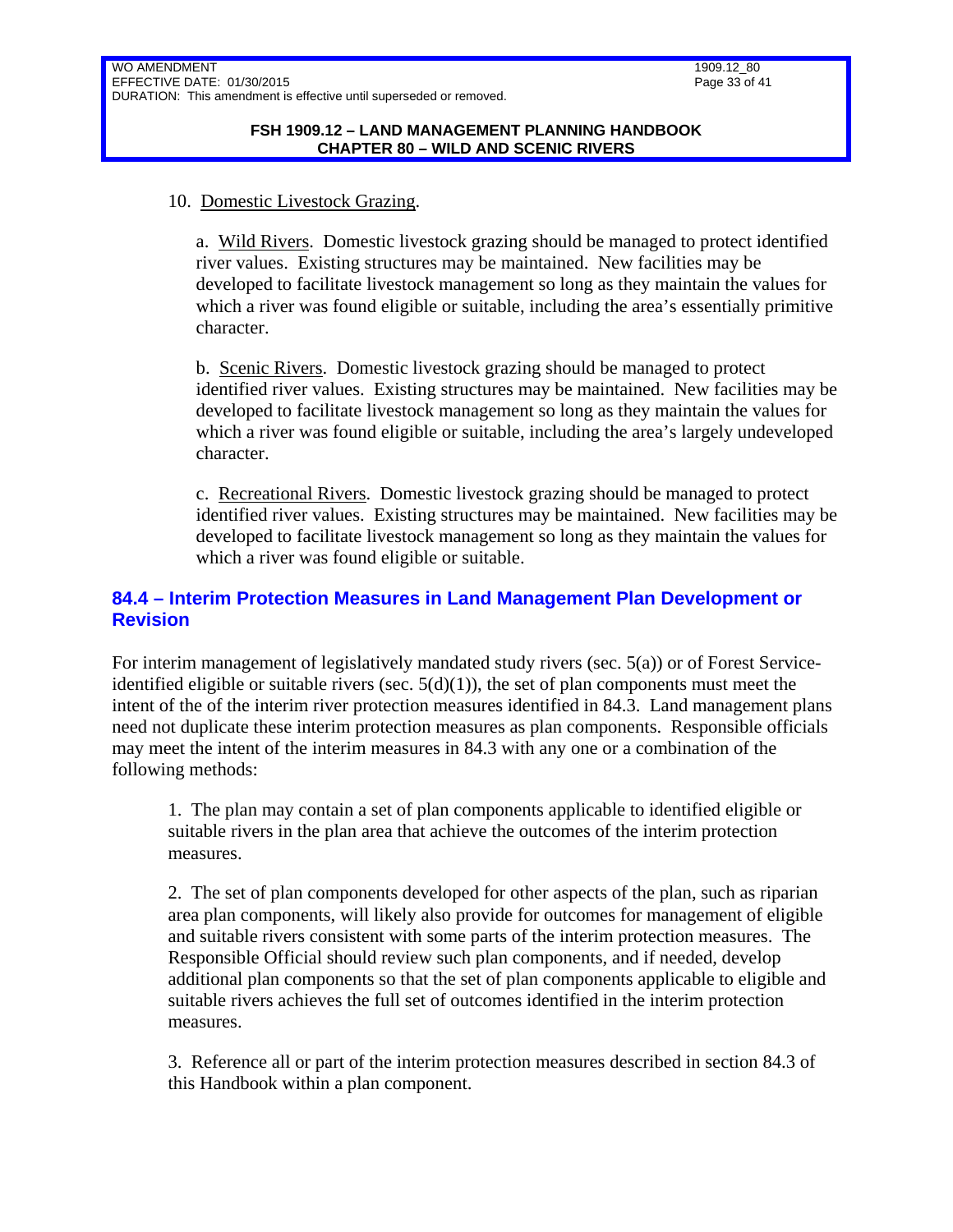4. Repeat the interim protection measures described in section 84.3 of this Handbook as appropriate plan components.

# <span id="page-33-0"></span>**85 – THE REVIEW AND APPROVAL PROCESS**

The procedure for review and approval of the combined wild and scenic river study report and environmental analysis document varies depending on whether the study was directed by Congress (under sec. 5(a) of the Act) or initiated by the Forest Service (under sec. 5(d)(1) of the Act).

For a legislatively mandated study (sec. 5(a)), follow the process outlined in section 85.1 of this Handbook, regardless of the outcome of the study. However, if a legislatively mandated study river is found to be not eligible or not suitable, then do not prepare any proposed legislation.

For a Forest Service-initiated study in which the Agency recommends designation of a river into the National System, follow the procedures in section 85.2 of this Handbook. If such a study does not recommend a river for inclusion in the National System, the study is then concluded after following the steps outlined in section 83 of this Handbook.

# <span id="page-33-1"></span>**85.1 – Legislatively Mandated Study**

# <span id="page-33-2"></span>**85.11 – Study Report and Applicable Environmental Analysis Document**

See section 83.32 of this Handbook for information on preparing a combined study report and applicable environmental analysis document. Once the draft study document is complete:

1. The Regional Forester shall send two copies of the document to the Chief of the Forest Service for review. The Chief authorizes the approval to print the document or requests to make changes.

2. When the document is printed, the Regional Forester shall transmit 10 copies to the Chief. The Washington Office, Director of the Wilderness and Wild and Scenic Rivers, prepares the transmittal letter from the Secretary to the heads of the following agencies for a 90-day review as required in section 4(b) of the Wild and Scenic Rivers Act:

- a. Secretary of the Interior.
- b. Secretary of the Army.
- c. Chairman of the Federal Energy Regulatory Commission.
- d. Head of any other affected Federal department or agency.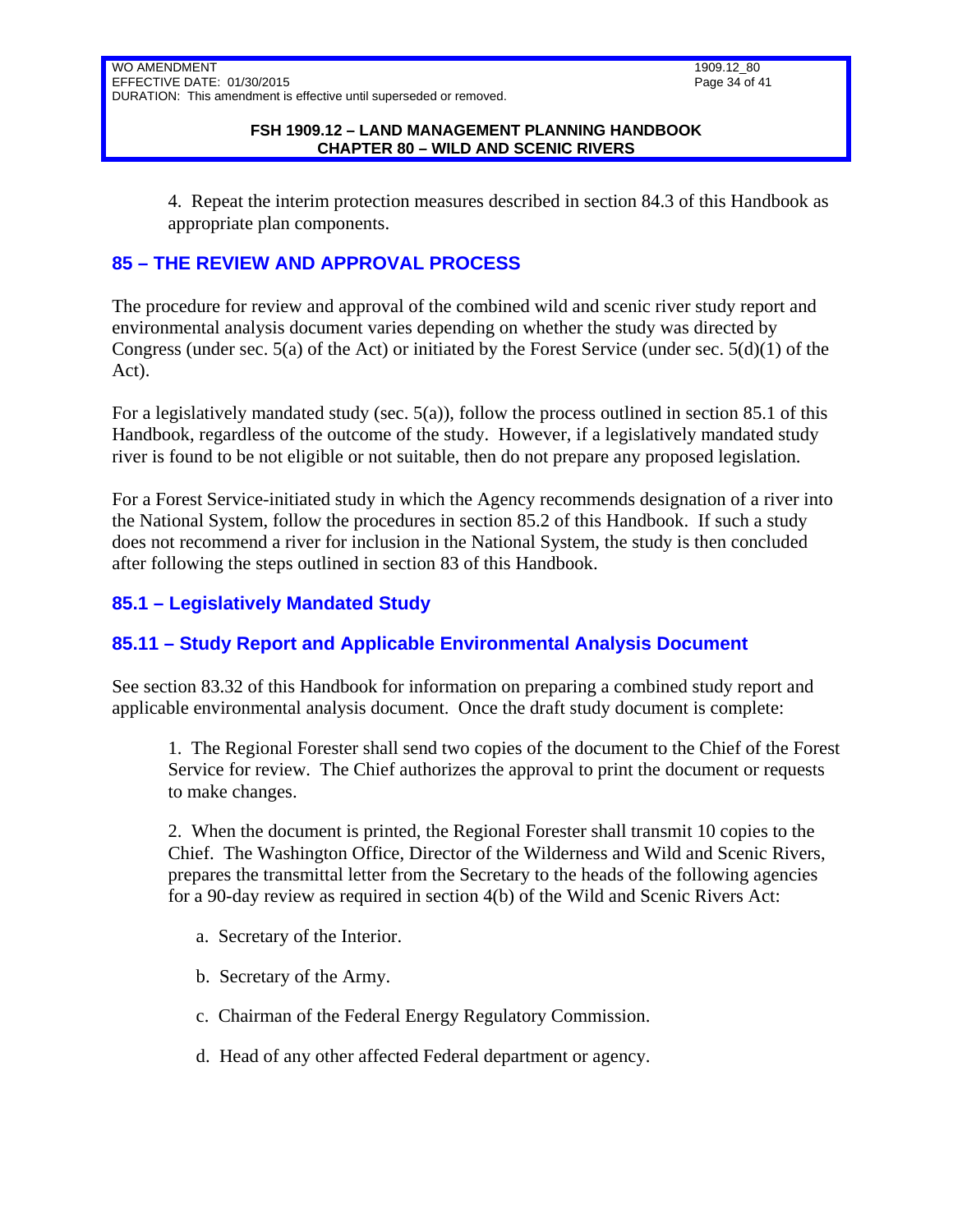e. Governor of the State where the river is located (unless the Federal Government already owns, or has been authorized to purchase, the area within the proposed boundaries).

## <span id="page-34-0"></span>**85.12 – Review of Comments Required by Wild and Scenic Rivers Act**

1. The Washington Office, Director of the Wilderness and Wild and Scenic Rivers, is responsible for sending any comments received from other Federal and State officials through the Regional Forester to the Administrative Unit conducting the analysis.

2. The Administrative Unit responds to these and other comments received on the draft study report and prepares a preliminary final study report and applicable environmental analysis document.

3. Following Regional Forester concurrence of the preliminary report and analysis document, the Unit sends two copies of the document to the Washington Office, Director of the Wilderness and Wild and Scenic Rivers staff.

4. Upon the Chief's approval, the responsible Administrative Unit prints the final combined study report and environmental analysis document.

# <span id="page-34-1"></span>**85.13 – Final Study Approval Process**

After printing of the final combined study report and NEPA analysis document, the Regional Forester shall:

1. Prepare a summary information document highlighting key information about the study river including a map showing the segments recommended for designation.

2. Prepare a draft transmittal letter from the President to the Congress (ex. 01). This letter serves as notice of a final Agency determination.

The Region should also send 10 copies of the combined study report and environmental analysis document to the Washington Office, Director of the Wilderness and Wild and Scenic Rivers staff for background and for coordination with the Office of Management and Budget (OMB) through the Department of Agriculture.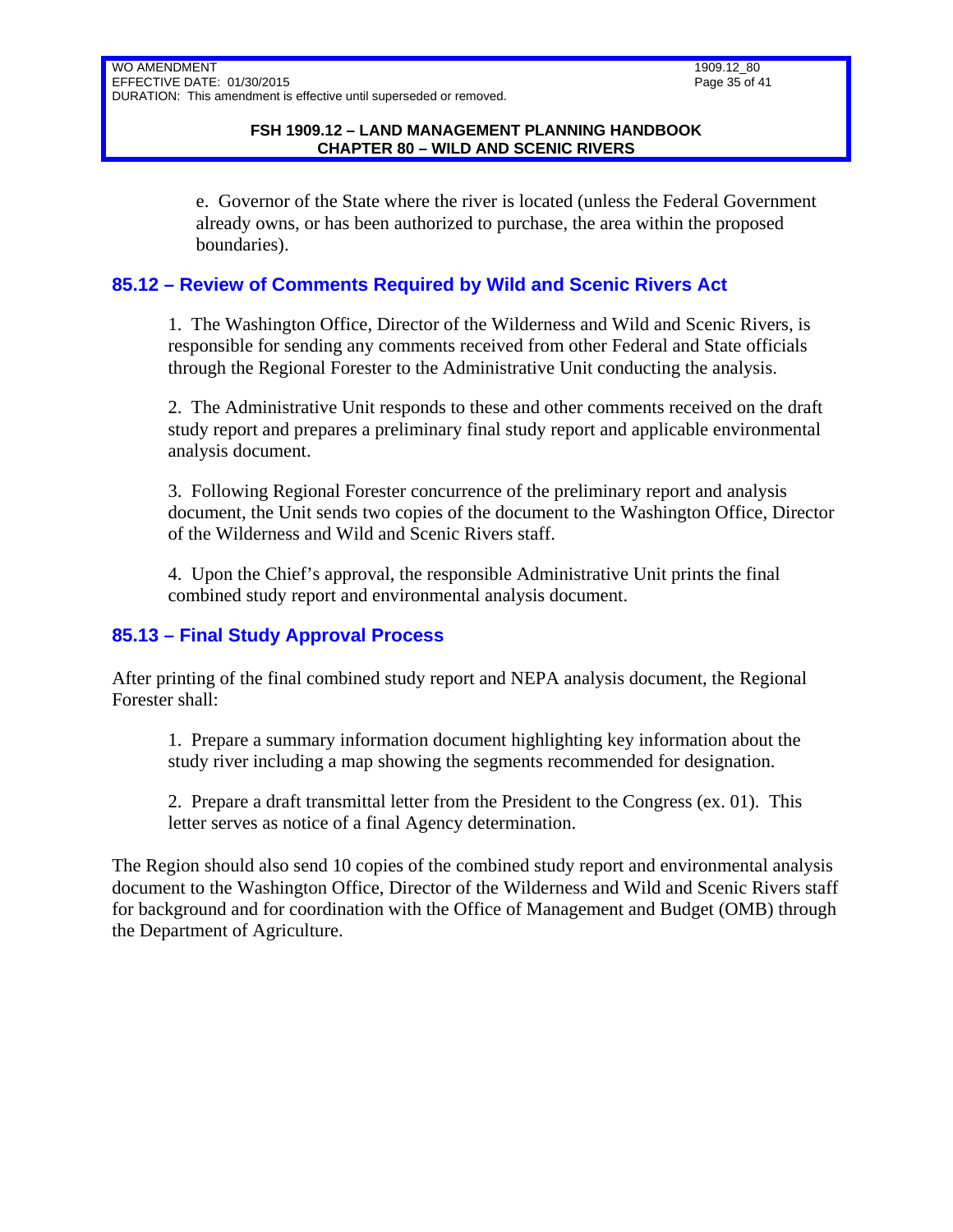1909.12\_80 Page 36 of 41

#### **FSH 1909.12 – LAND MANAGEMENT PLANNING HANDBOOK CHAPTER 80 – WILD AND SCENIC RIVERS**

### **85.13 – Exhibit 01**

### **Sample Transmittal Letter**

Honorable (name) President of the Senate S-212 Capitol Washington, D.C. 20510

Dear Mr. President: (or Dear Mr. Speaker)

I take pleasure in transmitting the enclosed study findings and report for the upper White Salmon River. Also enclosed is draft legislation "To amend the Wild and Scenic Rivers Act to designate a segment of the upper White Salmon River in the State of Washington as a component of the National Wild and Scenic Rivers System, and for other purposes."

The Columbia River Gorge National Scenic Area Act of 1986 (P.L. 99-663) directed the study of the upper White Salmon River for possible designation into the National Wild and Scenic Rivers System. Based on the analysis documented in the enclosed *Final Legislative Environmental Impact Statement and Study Report for the upper White Salmon River*, I strongly support designation of this river and recommend introduction and enactment of the draft bill to preserve its free-flowing condition and outstandingly remarkable scenery, hydrologic and geologic features, and whitewater recreation.

The upper White Salmon River is located in south-central Washington, approximately 60 miles from the Portland metropolitan area and adjacent to the Columbia River Gorge National Scenic Area. A 38.4-mile segment is recommended for designation, from the headwaters of Cascade Creek and the White Salmon River on Mt. Adams (within the Gifford Pinchot National Forest) to the Gilmer Creek confluence. The segment of the White Salmon River from Gilmer Creek downstream to Buck Creek (8 miles) is an existing component of the National Wild and Scenic Rivers System.

The designated segment, which flows entirely through private lands, was added to the National Wild and Scenic Rivers System to protect and enhance the same outstandingly remarkable values identified in the upriver study process. Management activities on lands within the study corridor, and throughout the basin, influence the instream values of the study segment and the designated segment of the river. Adding the study segment, which was expanded to include the upstream headwaters on the National Forest, to the National Wild and Scenic Rivers System would result in the entire, free-flowing portion of the White Salmon River being administered as a system in partnership with local, State, and Federal agencies and Indian Tribes.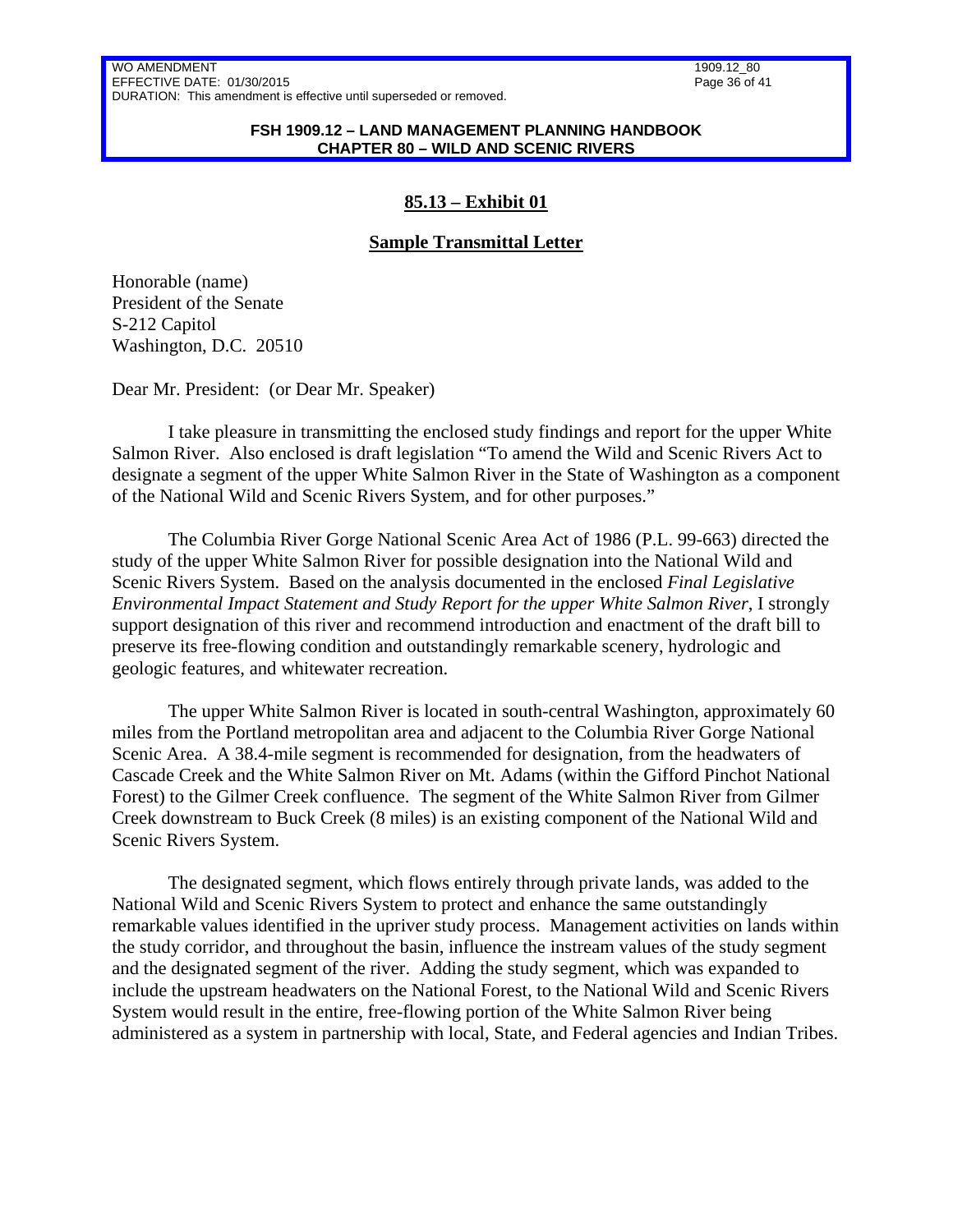#### **FSH 1909.12 – LAND MANAGEMENT PLANNING HANDBOOK CHAPTER 80 – WILD AND SCENIC RIVERS**

### **85.13 – Exhibit 01--Continued**

Of the 38.4 miles of the upper White Salmon River (including Cascade Creek) recommended for designation, 6.7 miles in the Mt. Adams Wilderness would be classified as "wild" with the remaining 31.7 miles classified as "scenic." The river segment extending from the boundary of the Gifford Pinchot National Forest downstream to the confluence of Gilmer Creek (18.4 miles) is currently managed under the provisions of a Shoreline Master Plan developed in accordance with the Washington State Shorelines Management Act of 1971. To provide managerial continuity and adequate protection for the predominantly instream resource values, the recommended boundary for this segment is the same as that contained in the Shoreline Master Plan – 200 horizontal feet from the ordinary high-water mark on each side of the river. This proposed river corridor would include approximately 7,279 acres, of which 6,400 acres are National Forest System lands, 12 acres are State of Washington lands, and 867 acres are private lands.

Other alternatives considered in the upper White Salmon River study report include:

Alternative 1 – No action.

Alternative 2 – Manage the river by increasing enforcement of existing laws. The river, from the National Forest boundary downstream to Gilmer Creek, would be recommended for addition to the Washington State Scenic Rivers System.

Alternative 3 – Designate the entire 38.4 miles as a component of the National Wild and Scenic Rivers System. Management would be implemented by a committee composed of the Forest Service, Klickitat County, State of Washington, and the Yakama Indian Nation.

Alternative 4 – Designate the entire 38.4 miles as a component of the National Wild and Scenic Rivers System. Manage the river using a comprehensive program of federal acquisition to enhance river corridor resources and provide significantly more recreation opportunities with management implemented by the Forest Service.

The intent of designating the recommended segments would be to maintain the character of the upper White Salmon River and its immediate shorelines close to the way it appears today. This intent is reflected in the goals of the Shoreline Management Act and the Wild and Scenic Rivers Act. Long-term protection of significant river-corridor resources, including rural lifestyle and local economy, would be provided through existing regulation (with increased enforcement and interagency coordination) supplemented by limited purchase of scenic easements or fee title to lands from willing sellers.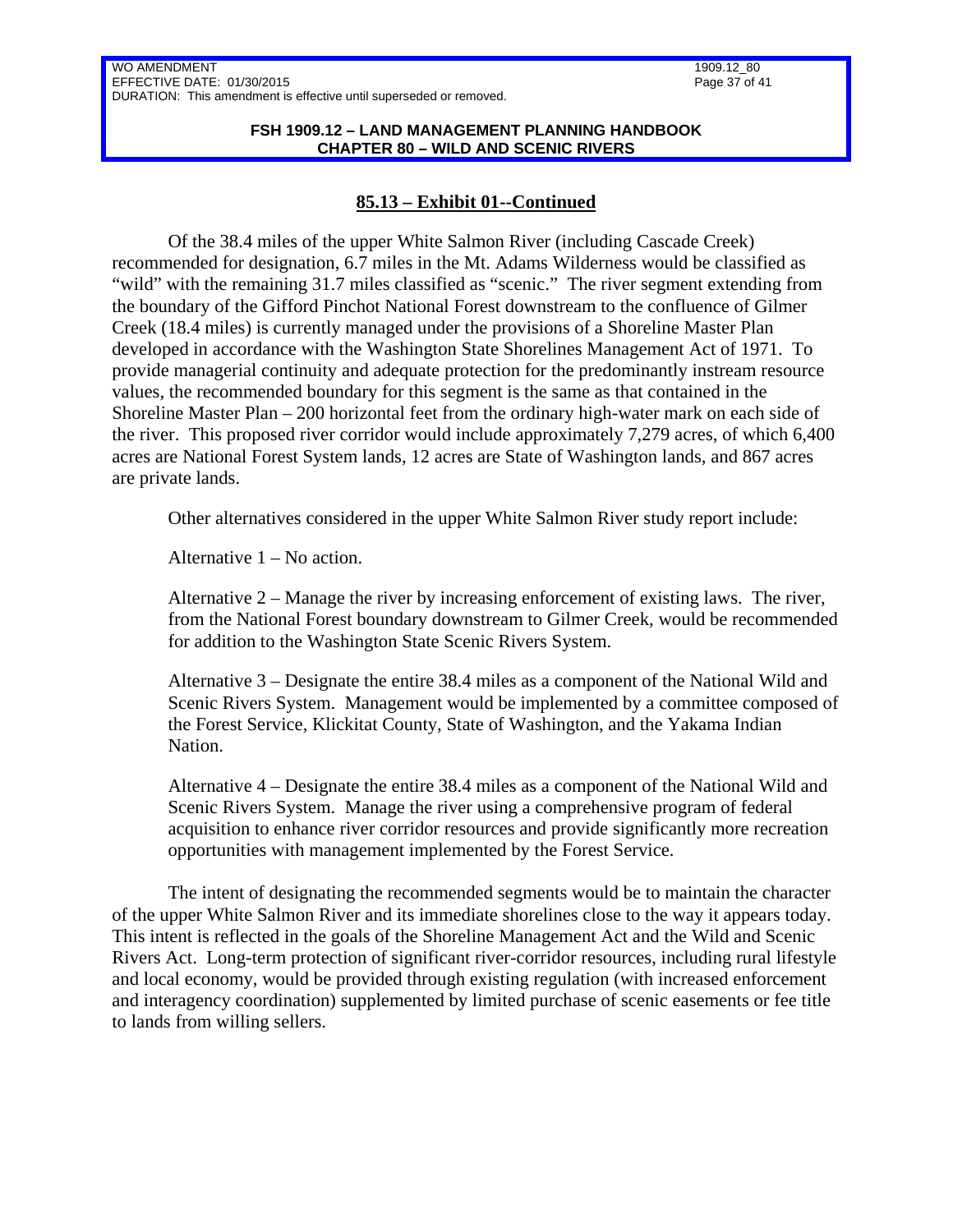#### **FSH 1909.12 – LAND MANAGEMENT PLANNING HANDBOOK CHAPTER 80 – WILD AND SCENIC RIVERS**

## **85.13 – Exhibit 01--Continued**

Designation of the upper White Salmon River would not have a significant effect on other resource values in the area. There are no proposed water resource developments, mining claims, or current mineral leases on the recommended section of this river. Potential timber harvest would not be significantly reduced. Recreational use in the river corridors is expected to increase slightly because of improved public access. Designation would also support continuation of agricultural practices on private lands.

A high level of public and other Agency involvement was a key part of the study process and led to agreement on the recommendation of the designation of the upper White Salmon River as a component of the National Wild and Scenic Rivers System. The Klickitat County Board of Commissioners supports the designation of the entire White Salmon River.

The outstanding natural, scenic, and recreational values of the recommended segment of the upper White Salmon River are unique and irreplaceable resources. Adding this 38.4-mile segment to the existing White Salmon Wild and Scenic River would provide the best protection of the river and its immediate environment.

The Office of Management and Budget advises that there is no objection to the presentation of this proposed legislation from the standpoint of the Administration's program.

A similar letter is being sent to the Speaker of the House of Representatives. Sincerely,

President of the United States

Enclosures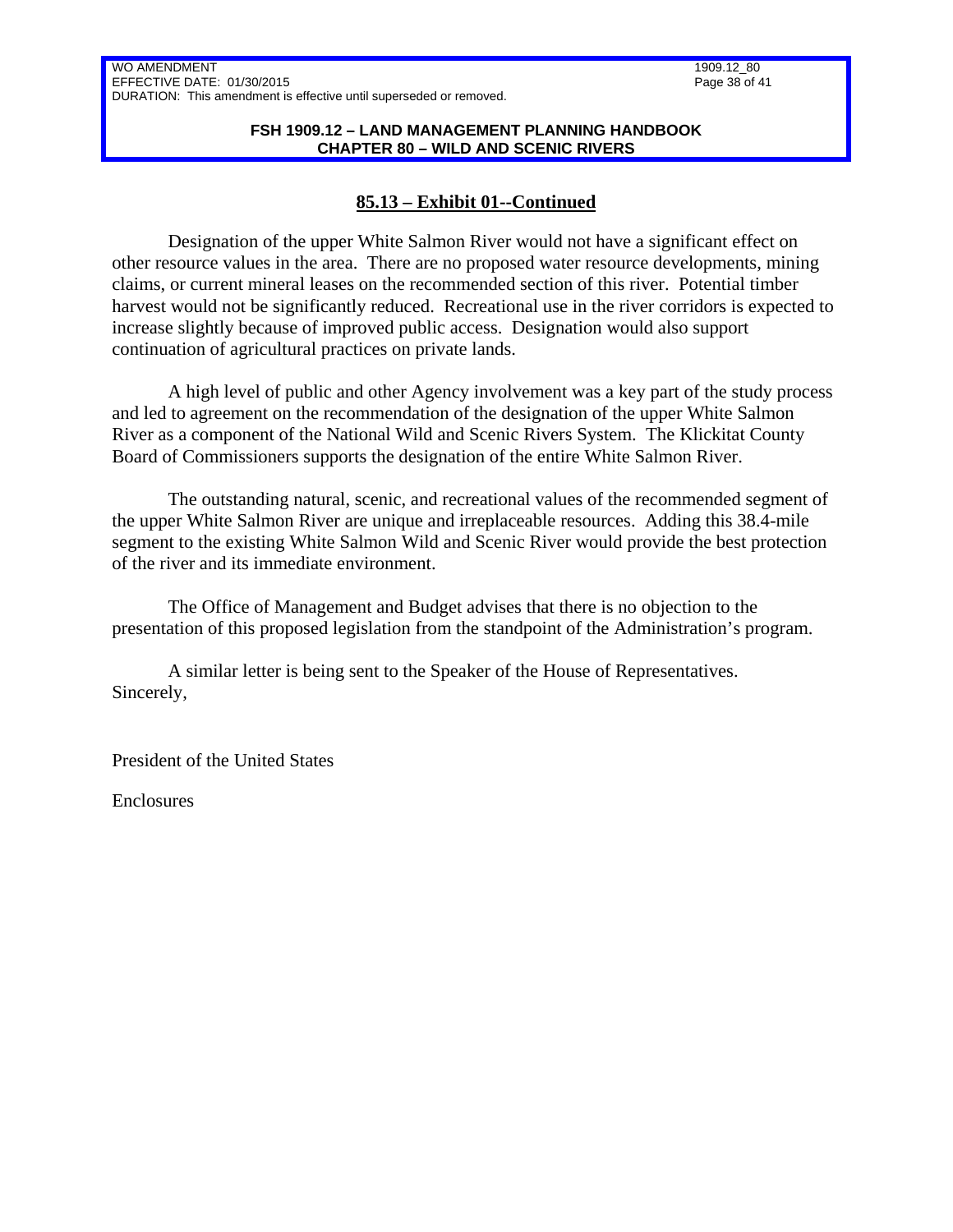## <span id="page-38-0"></span>**85.13a – Office of Management and Budget Coordination**

The Forest Service shall coordinate with the Office of Management and Budget to prepare proposed legislation for designation of a river in the National System as follows:

1. The Washington Office, Director, Legislative Affairs, works with the Region in preparation of proposed legislation for the designation(s) recommended in the study report. This legislation is in the form of an amendment to the Wild and Scenic Rivers Act. The proposed legislation and supporting documentation are transmitted to the Secretary of Agriculture with a cover letter for transmittal to the Office of Management and Budget.

2. The Office of Management and Budget coordinates the final review with other Federal agencies. Recommended changes resulting from this interagency review are usually incorporated into the transmittal letter or wording of the draft legislation. Occasionally, where significant changes occur, it may be necessary to revise the combined study report and environmental analysis document.

3. When the Office of Management and Budget review is complete, the President will sign and forwards the transmittal letter and legislative proposal including the combined study report and environmental analysis document to the Congress. The responsible Administrative Unit then distributes copies of the document and the transmittal letter to the public.

The proposal then awaits legislative action by the Congress.

### <span id="page-38-1"></span>**85.2 – Forest Service-identified Study**

### <span id="page-38-2"></span>**85.21 – Review of Public Comment and Deciding Whether to Recommend**

### <span id="page-38-3"></span>**85.21a – Recommendations from Land Management Planning**

1. After the proposed land management plan and accompanying environmental analysis document have been prepared, the Responsible Official shall make them available for public review. Information on rivers that have been evaluated for potential wild and scenic river designation must be included in the appropriate planning documents for public review.

2. Following analysis of the comments received on the proposed land management plan and draft environmental analysis document, the Responsible Official shall direct the Interdisciplinary Team to prepare final documents. A new conclusion (as different from previous published conclusions by the Forest Service) that a river or river segment is not eligible or suitable should be briefly documented in the record of decision. A wild and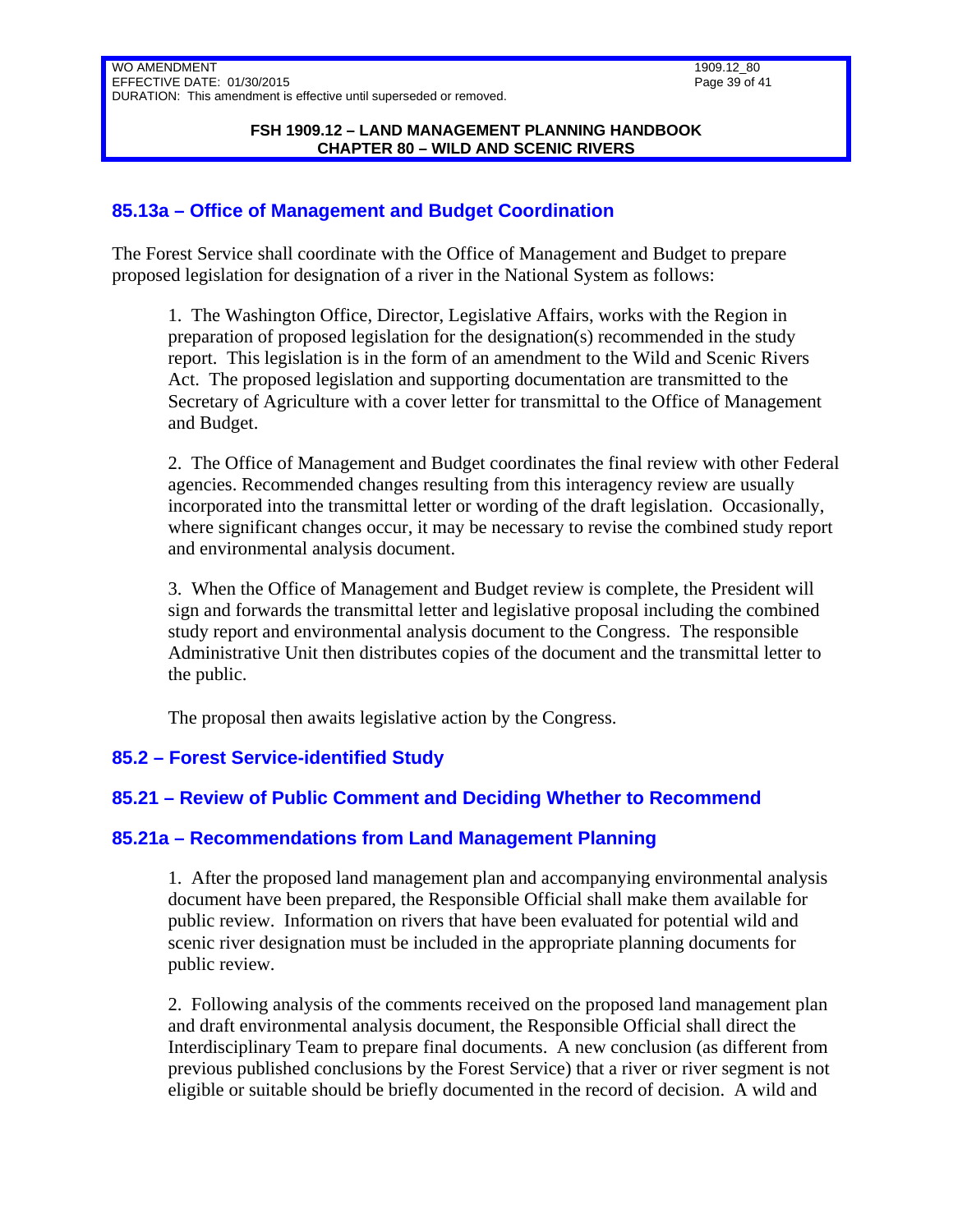scenic river recommendation in the decision document based on a suitability evaluation in the environmental analysis document should be identified as a "preliminary administrative recommendation for wild and scenic river designation" using the following statement in the plan approval document:

*"This recommendation is a preliminary administrative recommendation that will receive further review and possible modification by the Chief of the Forest Service, Secretary of Agriculture, or the President of the United States. Congress has reserved the authority to make final decisions on designation of rivers as part of the National Wild and Scenic Rivers System."*

The plan is effective 30 days after publication of notice of its approval (36 CFR.219.17(a)). Implementation of the plan is not dependent on congressional designation of the wild and scenic river recommendation.

# <span id="page-39-0"></span>**85.21b – Recommendations Resulting From Separate Suitability Study**

1. After the proposed suitability study and accompanying environmental analysis document have been prepared, the Responsible Official shall make them available for public review. Information on rivers that have been evaluated for potential wild and scenic river designation must be included in the appropriate planning documents for public review.

2. Following analysis of the comments received on the proposed suitability study and draft environmental analysis document, the Responsible Official shall direct the Interdisciplinary Team to prepare final documents. A new conclusion (as different from previous published conclusions by the Forest Service) that a river or river segment is not eligible or suitable should be briefly documented in the record of decision. A wild and scenic river recommendation in the record of decision based on a suitability evaluation in the environmental analysis document should be identified as a "preliminary administrative recommendation for wild and scenic river designation" using the following statement in the plan approval document:

*"This recommendation is a preliminary administrative recommendation that will receive further review and possible modification by the Regional Forester, Chief of the Forest Service, Secretary of Agriculture, or the President of the United States. Congress has reserved the authority to make final decisions on designation of rivers as part of the National Wild and Scenic Rivers System."*

The preliminary administrative recommendation is effective upon the signing of a record of decision. The Responsible Official shall transmit the recommendation to the Regional Forester